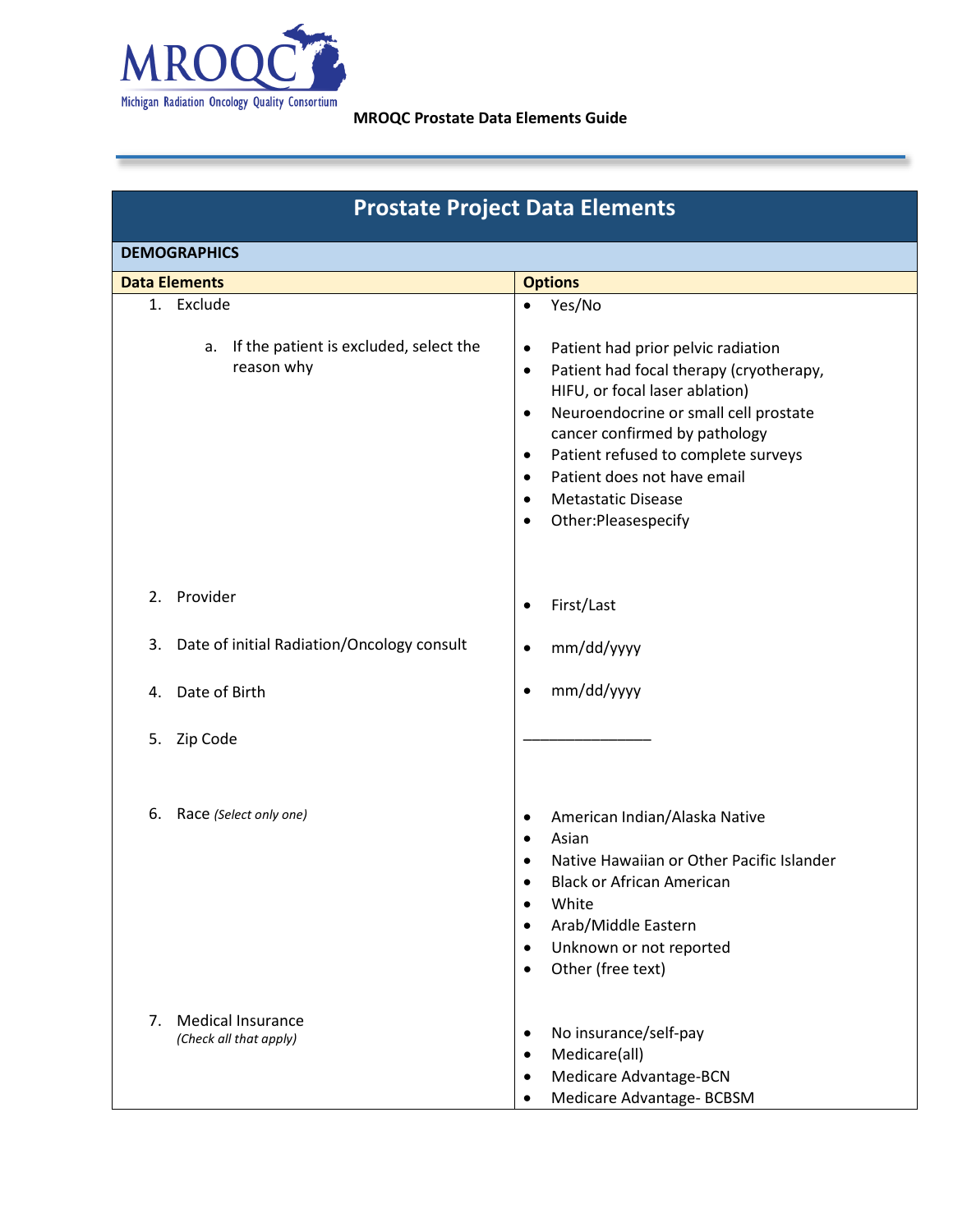

| Medicaid-Straight<br>$\bullet$                                                                                                                                                          |
|-----------------------------------------------------------------------------------------------------------------------------------------------------------------------------------------|
| Medicaid -HMO<br>$\bullet$<br>Other Payer (government)<br>$\bullet$<br>Other Payer (Michigan and outstate)<br>BCBSM-Michigan<br>٠<br><b>BCN-Michigan</b><br>$\bullet$<br>Commercial-HMO |
| Married/Domestic Partner<br>٠<br>Divorced<br>٠<br><b>Never Married</b><br>٠<br>Separated<br>٠<br>Widowed<br>$\bullet$<br>Living with someone<br>Single<br>$\bullet$                     |
| Intact Prostate<br>Biopsy Date (mm/dd/yyyy):<br>Post Prostatectomy<br>Surgery date (mm/dd/yyyy):                                                                                        |
|                                                                                                                                                                                         |

## **P1: Patient: Baseline Prostate Questionnaire Intact**

|                                                                                                            |                                                                                                                                                         |    |         |    | <b>Time points: Baseline</b> |
|------------------------------------------------------------------------------------------------------------|---------------------------------------------------------------------------------------------------------------------------------------------------------|----|---------|----|------------------------------|
| <b>Data Elements</b>                                                                                       | <b>Options</b>                                                                                                                                          |    |         |    |                              |
| The following questions pertain to your current state of health and basic factors about you:               |                                                                                                                                                         |    |         |    |                              |
|                                                                                                            | 0                                                                                                                                                       | to | 5       | to | 10                           |
| Using the scale below, circle one number that indicates<br>how you feel about your current state of health | <b>Very Poor</b>                                                                                                                                        |    | Average |    | <b>Excellent</b>             |
| Please select one response, which best describes you                                                       | Married<br>$\bullet$<br>Divorced<br>$\bullet$<br>In a committed relationship<br>$\bullet$<br>Widowed<br>$\bullet$<br>Dating<br>٠<br>Single<br>$\bullet$ |    |         |    |                              |
| What is the highest level of education you have<br>completed?                                              | Grade School or less<br>$\bullet$<br>Some High School<br>٠<br>High School Graduate or G.E.D<br>$\bullet$<br>Some College or Technical School            |    |         |    |                              |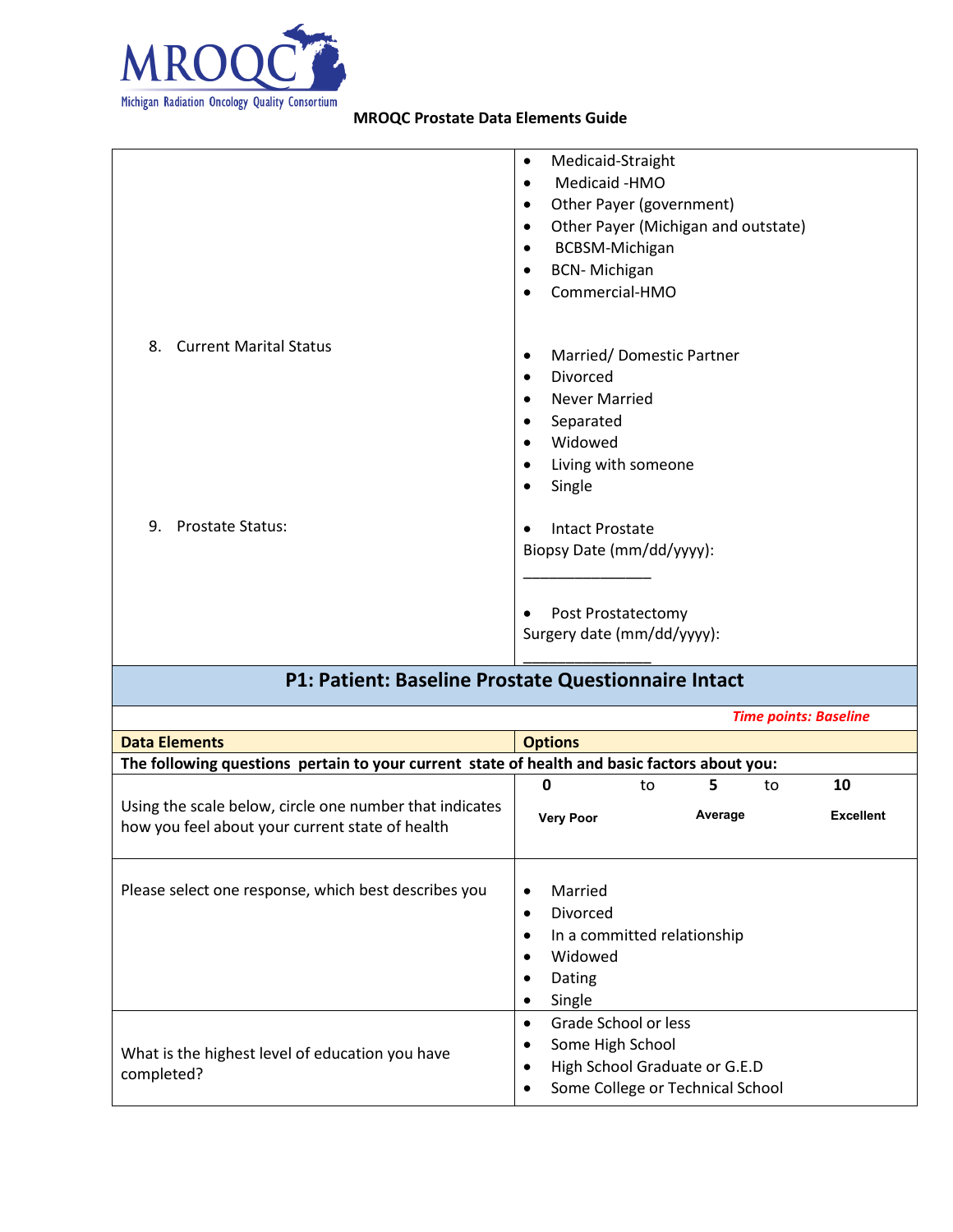

| What is your current household income?                                                                                                                                    | Associate Degree<br>$\bullet$<br>College Graduate (Bachelor's Degree)<br>$\bullet$<br>Graduate Degree<br>Under \$50,000<br>$\bullet$<br>\$50,000-\$100,000<br>$\bullet$<br>\$100,000-\$300,000<br>Over \$300,0000<br>$\bullet$                                                                                                                                                                                                                                                                                                                                       |
|---------------------------------------------------------------------------------------------------------------------------------------------------------------------------|----------------------------------------------------------------------------------------------------------------------------------------------------------------------------------------------------------------------------------------------------------------------------------------------------------------------------------------------------------------------------------------------------------------------------------------------------------------------------------------------------------------------------------------------------------------------|
| <b>Assessment of Cannabis Use</b>                                                                                                                                         |                                                                                                                                                                                                                                                                                                                                                                                                                                                                                                                                                                      |
| Have you ever, even once, used Cannabis?                                                                                                                                  | Prefer not to answer - Proceed to question 9<br>$\bullet$<br>No - Proceed to question 9<br>$\bullet$<br>Yes                                                                                                                                                                                                                                                                                                                                                                                                                                                          |
| Think specifically about the past 30 days up to and<br>including today. What is your best estimate of the<br>number of days you used Cannabis during the past 30<br>days? | 0 days- Proceed to Question 9<br>$\bullet$<br>1 or 2 days<br>$\bullet$<br>3 to 5 days<br>٠<br>6 to 9 days<br>$\bullet$<br>10 to 19 days<br>$\bullet$<br>20 to 29 days<br>$\bullet$<br>All 30 days                                                                                                                                                                                                                                                                                                                                                                    |
| During the past 30 days, which one of the following<br>ways did you use cannabis most often? Did you<br>usually:                                                          | Smoke it (for example, in a joint, bong, pipe, or<br>$\bullet$<br>blunt)<br>Eat it (for example, in brownies, cakes, cookies, or<br>$\bullet$<br>candy)<br>Drink it (for example, in tea, cola, or alcohol)<br>$\bullet$<br>Vaporize it (for example, in an e-cigarette-like<br>$\bullet$<br>vaporizer or another vaporizing device)<br>Dab it (for example, using waxes or concentrates)<br>Apply to skin (for example, using lotions or oils)<br>Administer rectally (for example, using<br>suppositories).<br>Use it some other way (please specify:<br>$\bullet$ |
| What is the major active ingredient in the cannabis<br>product that you use the most? (This information can<br>often be found on the package label.)                      | THC-also called tetrahydrocannabinol<br>$\bullet$<br>CBD-also called cannabidiol<br>Balanced levels of THC and CBD<br>$\bullet$<br>I don't know<br>$\bullet$                                                                                                                                                                                                                                                                                                                                                                                                         |
| Please answer the following questions by checking the appropriate answer. All questions are about your<br>health and symptoms in the last four weeks                      |                                                                                                                                                                                                                                                                                                                                                                                                                                                                                                                                                                      |
| Over the past 4 weeks, how often have you leaked                                                                                                                          | More than once a day<br>$\bullet$                                                                                                                                                                                                                                                                                                                                                                                                                                                                                                                                    |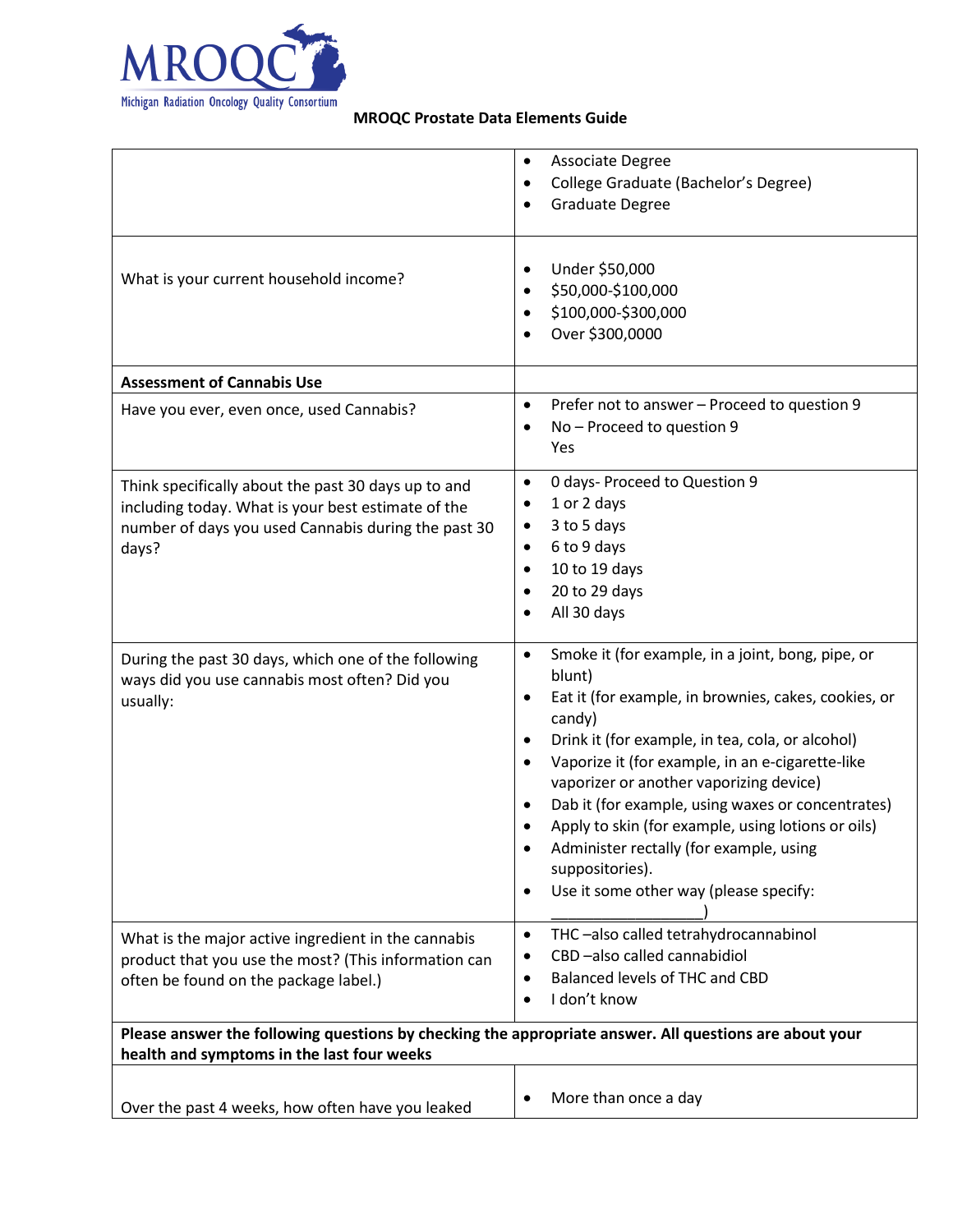

| urine?                                                                                                                                                                                                                                                                                                  | About once a day<br>$\bullet$<br>More than once a week<br>$\bullet$<br>About once a week<br>$\bullet$<br>Rarely or never<br>$\bullet$                   |
|---------------------------------------------------------------------------------------------------------------------------------------------------------------------------------------------------------------------------------------------------------------------------------------------------------|---------------------------------------------------------------------------------------------------------------------------------------------------------|
| Which of the following best describes your urinary<br>control during the last 4 weeks?                                                                                                                                                                                                                  | No urinary control whatsoever<br>$\bullet$<br>Frequent dribbling<br>$\bullet$<br>Occasional dribbling<br>$\bullet$<br><b>Total control</b><br>$\bullet$ |
| How many pads or adult diapers per day did you<br>usually use to control leakage during the last 4 weeks?                                                                                                                                                                                               | None<br>$\bullet$<br>1 pad per day<br>$\bullet$<br>2 pads per day<br>$\bullet$<br>3 or more pads per day<br>$\bullet$                                   |
| How big a problem, if any, has each of the following<br>been for you during the last 4 weeks?<br>Dripping or leaking urine<br>а.<br>b. Pain or burning on urination<br>c. Bleeding with urination<br>d. Weak urine stream or in complete<br>emptying<br>e. Need to urinate frequently during the<br>day | $No - 0$<br>Very Small Problem - 1<br>$Small - 2$<br>Moderate Problem - 3<br>$Big - 4$                                                                  |
| Overall, how big a problem has your urinary function<br>been for you during the last 4 weeks?                                                                                                                                                                                                           | No Problem<br>$\bullet$<br>Very Small Problem<br><b>Small Problem</b><br>Moderate Problem<br><b>Big Problem</b>                                         |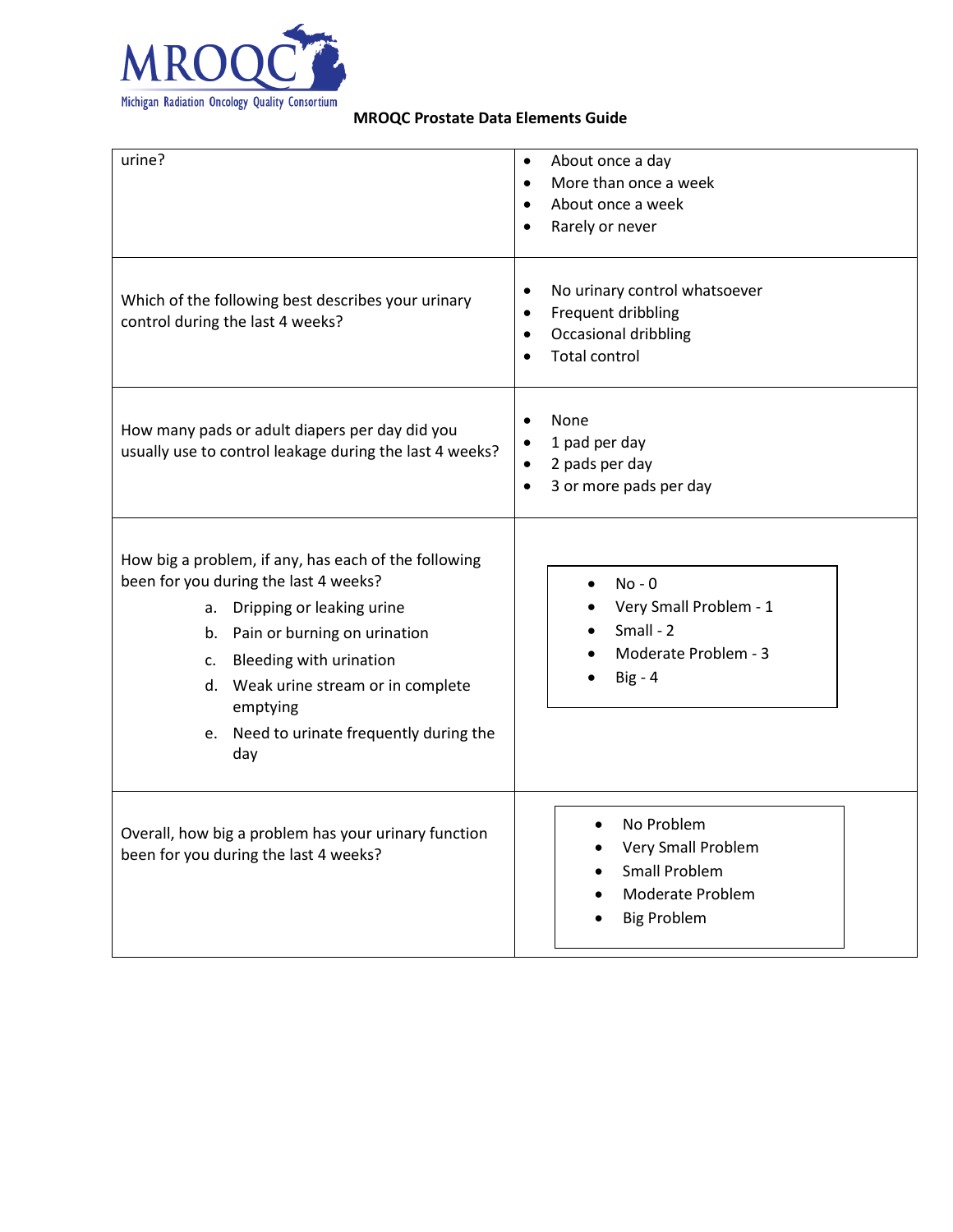

Г

#### **MROQC Prostate Data Elements Guide**

Τ

| How big a problem, if any, has each of the following<br>been for you?<br>Rectal pain or urgency of bowel<br>а.<br>Increased frequency of your bowel<br>b.<br>Overall problems with your bowel<br>c.<br><b>Bloody stools</b><br>d. | $No - 0$<br>Very Small Problem - 1<br>$Small - 2$<br>Moderate Problem - 3<br>$Big - 4$                                                                                                                                                                                               |  |  |  |
|-----------------------------------------------------------------------------------------------------------------------------------------------------------------------------------------------------------------------------------|--------------------------------------------------------------------------------------------------------------------------------------------------------------------------------------------------------------------------------------------------------------------------------------|--|--|--|
| How would you rate each of the following during the<br>last 4 weeks?<br>a. Your ability to have an erection?<br>Your ability to reach orgasm (climax)?<br>b.                                                                      | Very Poor to None - 0<br>Poor - 1<br>Fair - $2$<br>Good - $3$<br>Very Good - 4                                                                                                                                                                                                       |  |  |  |
| How would you describe the usual QUALITY of your<br>erections during the last 4 weeks?                                                                                                                                            | None at all<br>Not firm enough for any sexual activity<br>$\bullet$<br>Firm enough for masturbation and foreplay only<br>$\bullet$<br>Firm enough for intercourse<br>$\bullet$                                                                                                       |  |  |  |
| How would you describe the FREQUENCY of your<br>erections during the last 4 weeks?                                                                                                                                                | I NEVER had an erection when I wanted one<br>I had an erection LESS THAN HALF the time I<br>$\bullet$<br>wanted one<br>I had an erection ABOUT HALF the time I wanted<br>one<br>I had an erection MORE THAN HALF the time I<br>wanted one<br>I had an erection WHENEVER I wanted one |  |  |  |
| Overall, how would you rate your ability to function<br>sexually during the last 4 weeks?                                                                                                                                         | Very Poor<br>Poor<br>Fair<br>Good<br>Very good                                                                                                                                                                                                                                       |  |  |  |
| Overall, how big a problem has your sexual function or                                                                                                                                                                            |                                                                                                                                                                                                                                                                                      |  |  |  |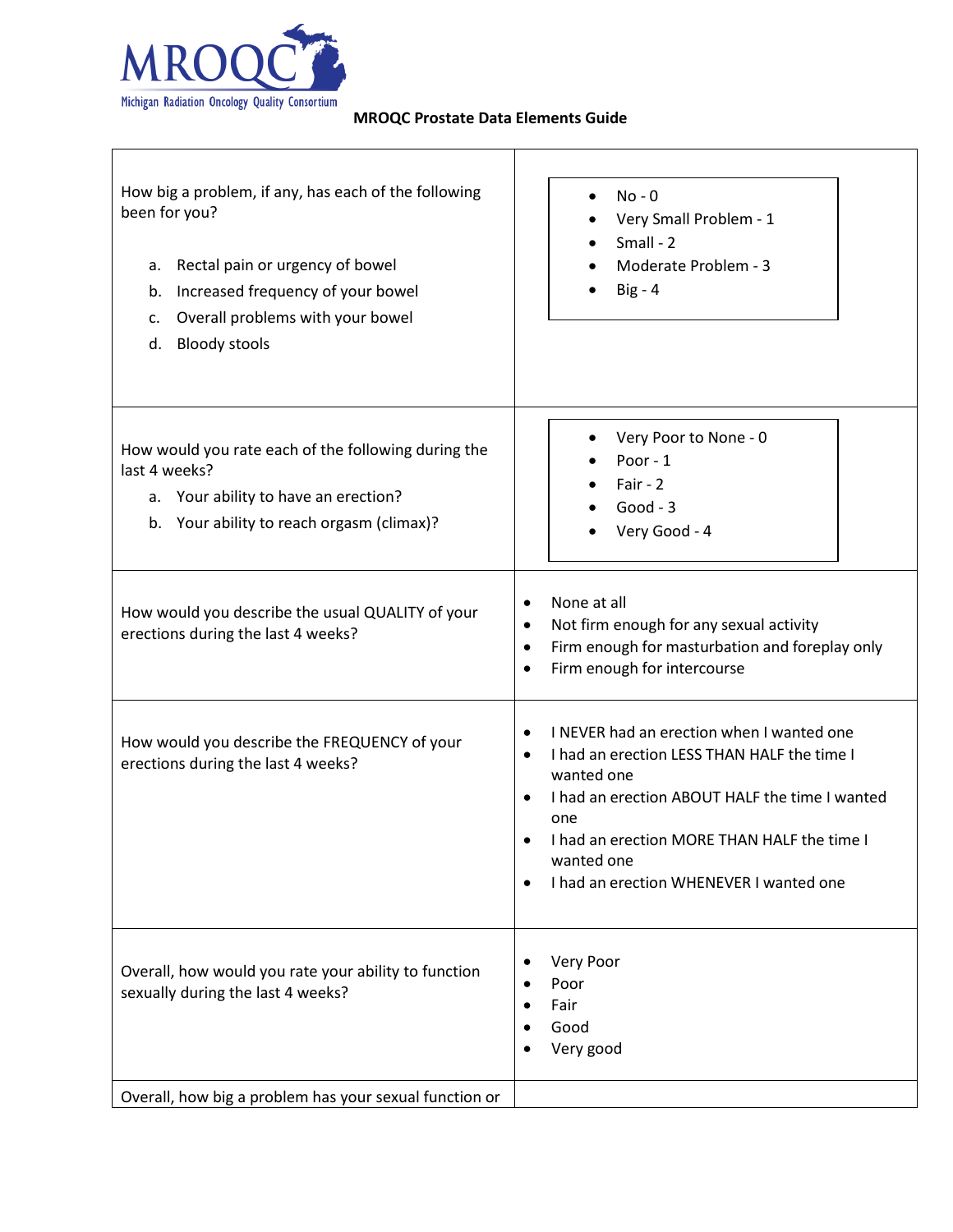

| lack of sexual function been for you during the last 4                           | No Problem<br>$\bullet$                                           |
|----------------------------------------------------------------------------------|-------------------------------------------------------------------|
| weeks                                                                            | Very small problem<br>$\bullet$                                   |
|                                                                                  | Small problem<br>$\bullet$                                        |
|                                                                                  | Moderate problem<br>$\bullet$                                     |
|                                                                                  | Big problem<br>$\bullet$                                          |
|                                                                                  |                                                                   |
| The following questions pertain to your sexual activity and use of erectile aids |                                                                   |
|                                                                                  |                                                                   |
| In the PAST 4 WEEKS, how interested have you been in                             | Not at all<br>$\bullet$                                           |
| sexual activity?                                                                 | Somewhat<br>$\bullet$                                             |
|                                                                                  | A little bit<br>$\bullet$                                         |
|                                                                                  | Quite a bit<br>$\bullet$                                          |
|                                                                                  | Very much<br>$\bullet$                                            |
|                                                                                  |                                                                   |
| In the PAST 4 WEEKS, how many times have you tried                               | 0 times (If selected, skip to question 21)<br>$\bullet$           |
| to have any sexual activity?                                                     | 1 time<br>$\bullet$                                               |
|                                                                                  | 2 times<br>$\bullet$                                              |
|                                                                                  | 3 times<br>$\bullet$                                              |
|                                                                                  | 4 or more times<br>$\bullet$                                      |
|                                                                                  |                                                                   |
|                                                                                  | Not at all<br>$\bullet$                                           |
| When you have had a sexual activity, how satisfying                              | A little bit<br>$\bullet$                                         |
| has it been?                                                                     | Somewhat<br>$\bullet$                                             |
|                                                                                  | Quite a bit<br>$\bullet$                                          |
|                                                                                  | Very much<br>$\bullet$                                            |
|                                                                                  |                                                                   |
|                                                                                  |                                                                   |
| Please select the erectile aids you may have used in                             | None<br>$\bullet$                                                 |
| the PAST 4 WEEKS for sexual activity. Please choose all                          | Pills (Viagra, Cialis, Levitra, Stendra, Sildenafil,<br>$\bullet$ |
| that apply                                                                       | Staxyn)<br>Urethral Suppository (MUSE)<br>$\bullet$               |
|                                                                                  | Penile Injection<br>$\bullet$                                     |
|                                                                                  | <b>Vacuum Erection Device</b><br>$\bullet$                        |
|                                                                                  | Other (specify): ____________<br>$\bullet$                        |
|                                                                                  |                                                                   |
|                                                                                  |                                                                   |
| When you have been sexually active over the PAST 4                               | Almost never/never<br>$\bullet$                                   |
| WEEKS, did you use erectile aids:                                                | A few times (less than half of the time)<br>$\bullet$             |
|                                                                                  | Sometimes (about half of the time)<br>$\bullet$                   |
|                                                                                  | Most times (more than half of the time)<br>$\bullet$              |
|                                                                                  | Almost always/always<br>$\bullet$                                 |
|                                                                                  |                                                                   |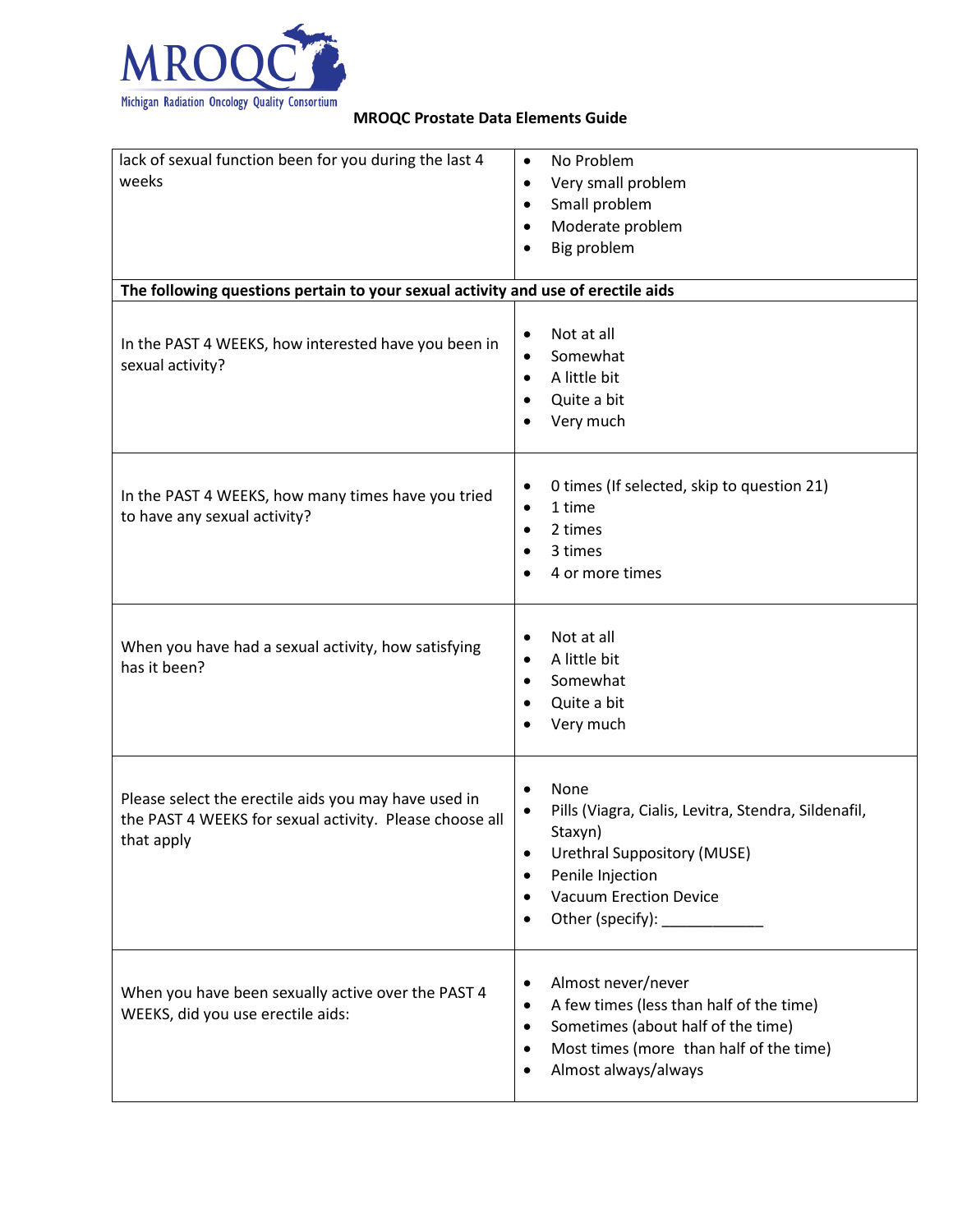

| Why have you not been sexually active? Please choose<br>all that apply.                                                                                                     | Lack of a willing partner<br>٠<br>Lack of interest<br>$\bullet$<br>Lack of confidence<br>$\bullet$<br>No ejaculate<br>٠<br>No erection<br>$\bullet$<br>Urine leak during intercourse<br>$\bullet$<br>Pain/discomfort during intercourse<br>٠<br>$\bullet$ |
|-----------------------------------------------------------------------------------------------------------------------------------------------------------------------------|-----------------------------------------------------------------------------------------------------------------------------------------------------------------------------------------------------------------------------------------------------------|
| How big a problem, if any, has each of the following<br>been for you?<br>a. Hot flashes or breast tenderness/enlargement<br>Feeling depressed<br>b.<br>Lack of energy<br>c. | No Problem - 0<br>$\bullet$<br>Very Small Problem - 1<br>Small Problem - 2<br>Moderate Problem - 3<br>Big Problem-4                                                                                                                                       |
| The following questions pertain to your pain management this past year                                                                                                      |                                                                                                                                                                                                                                                           |
| Have you taken opioid/narcotic medications in the past<br>year? (e.g. Tylenol-3, Vicodin, Oxycodone, etc.)                                                                  | Yes<br>No                                                                                                                                                                                                                                                 |
| Please rate your pain by selecting the one number that<br>best describes your pain at its worst in the last week                                                            | 0<br>5<br>10<br>to<br>to<br>Worst<br><b>Very Poor</b><br>Average<br>Imaginable                                                                                                                                                                            |
| Please rate your pain by selecting the one number that<br>best describes your pain at its average in the last week.                                                         | 0<br>5<br>10<br>to<br>to<br>Worst<br><b>Very Poor</b><br>Average<br>Imaginable                                                                                                                                                                            |
| The following questions pertain to your treatment plan                                                                                                                      |                                                                                                                                                                                                                                                           |
| Have you been told that SURGERY is                                                                                                                                          | More likely<br>$\bullet$<br>Equally likely<br>$\bullet$<br>less likely to cure your disease than radiation<br>$\bullet$<br>n/a<br>$\bullet$                                                                                                               |
| Have you been told that RADIATION is                                                                                                                                        | More likely<br>$\bullet$<br>Equally likely<br>$\bullet$<br>less likely to cure your disease than surgery<br>$\bullet$<br>n/a<br>$\bullet$                                                                                                                 |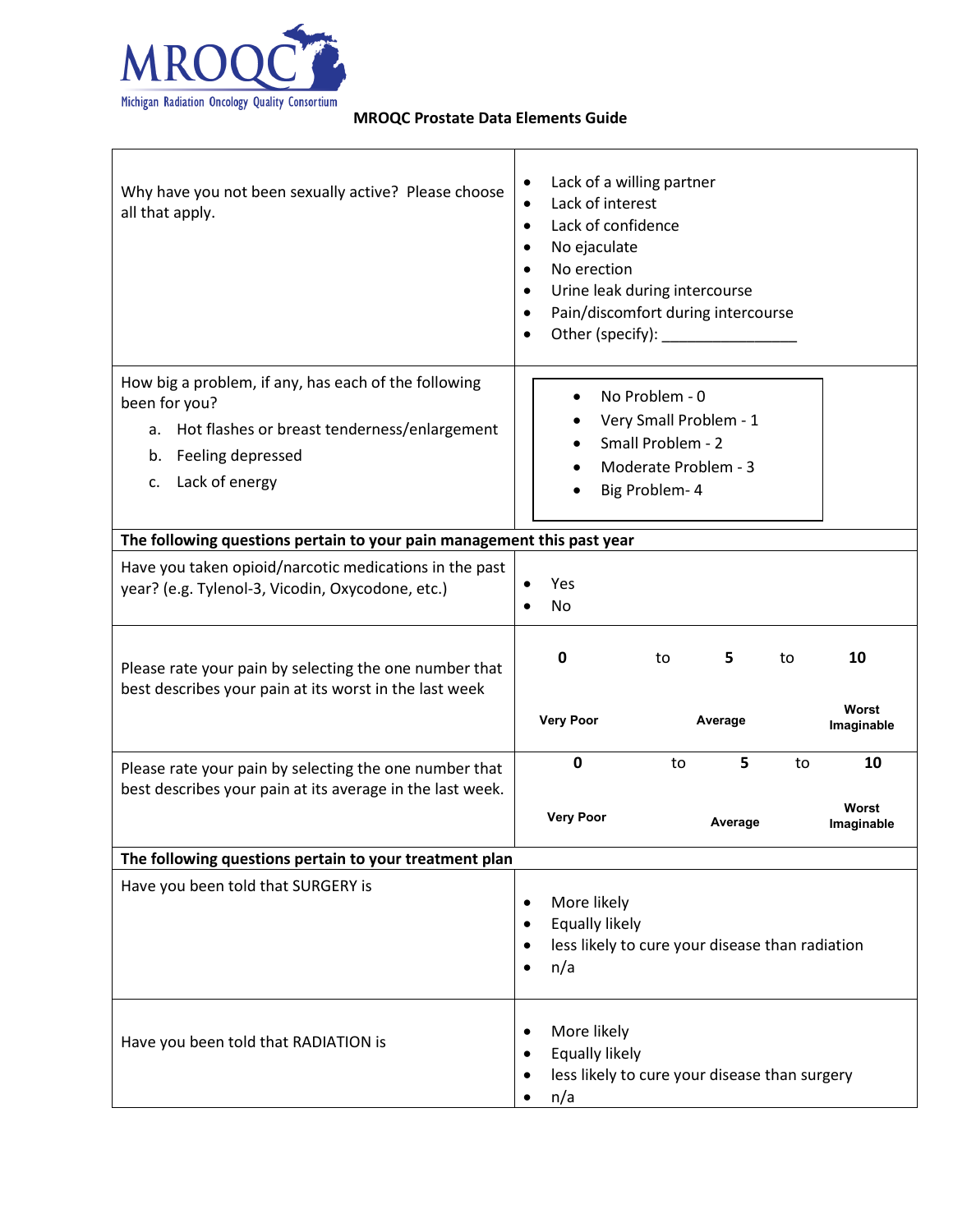

| What are your expectations on the number of side                                                 | $\mathbf 0$                          | to | 5                                | to | 10                                   |
|--------------------------------------------------------------------------------------------------|--------------------------------------|----|----------------------------------|----|--------------------------------------|
| effects you will have during radiation therapy?                                                  | <b>Almost none</b>                   |    | <b>Moderate</b><br><b>Amount</b> |    | <b>Severe Side</b><br><b>Effects</b> |
| How aggressive do you think your disease is?                                                     | 0<br><b>Not</b>                      | to | 5<br>Somewhat                    | to | 10<br>Very                           |
|                                                                                                  | Aggressive                           |    | <b>Aggressive</b>                |    | <b>Aggressive</b>                    |
| On a scale of 1-10, how important are the following<br>factors in making your treatment decision |                                      |    |                                  |    |                                      |
| Cure<br>a.                                                                                       |                                      |    |                                  |    |                                      |
| Cost<br>b.                                                                                       |                                      |    |                                  |    |                                      |
| Quality of life<br>c.                                                                            |                                      |    |                                  |    |                                      |
| Convenience<br>d.                                                                                | $\mathbf 0$                          | to | 5                                | to | 10                                   |
| Avoiding invasive procedures<br>e.                                                               |                                      |    |                                  |    |                                      |
| Erectile function<br>f.                                                                          | Not Important<br>Fairly<br>Important |    | Very Important                   |    |                                      |
| Avoiding urinary leakage<br>g.                                                                   |                                      |    |                                  |    |                                      |
| Avoiding urinary frequency<br>h.                                                                 |                                      |    |                                  |    |                                      |
| Avoiding rectal problems<br>i.                                                                   |                                      |    |                                  |    |                                      |
| j. Avoiding hormone therapy                                                                      |                                      |    |                                  |    |                                      |
| P2: Patient: Baseline Prostate Questionnaire Post Op                                             |                                      |    |                                  |    |                                      |
|                                                                                                  |                                      |    |                                  |    | <b>Time points: Baseline</b>         |
| <b>Data Elements</b>                                                                             | <b>Options</b>                       |    |                                  |    |                                      |

| <b>Data Elements</b>                                                                                       | <b>Options</b>                                                                                              |                             |              |    |                        |
|------------------------------------------------------------------------------------------------------------|-------------------------------------------------------------------------------------------------------------|-----------------------------|--------------|----|------------------------|
|                                                                                                            | The following questions pertain to your current state of health and basic factors about you:                |                             |              |    |                        |
| Using the scale below, circle one number that indicates<br>how you feel about your current state of health | 0<br><b>Very Poor</b>                                                                                       | to                          | 5<br>Average | to | 10<br><b>Excellent</b> |
| Please select one response, which best describes you                                                       | Married<br>٠<br>Divorced<br>$\bullet$<br>$\bullet$<br>Widowed<br>$\bullet$<br>Dating<br>Single<br>$\bullet$ | In a committed relationship |              |    |                        |
| What is the highest level of education you have                                                            |                                                                                                             | Grade School or less        |              |    |                        |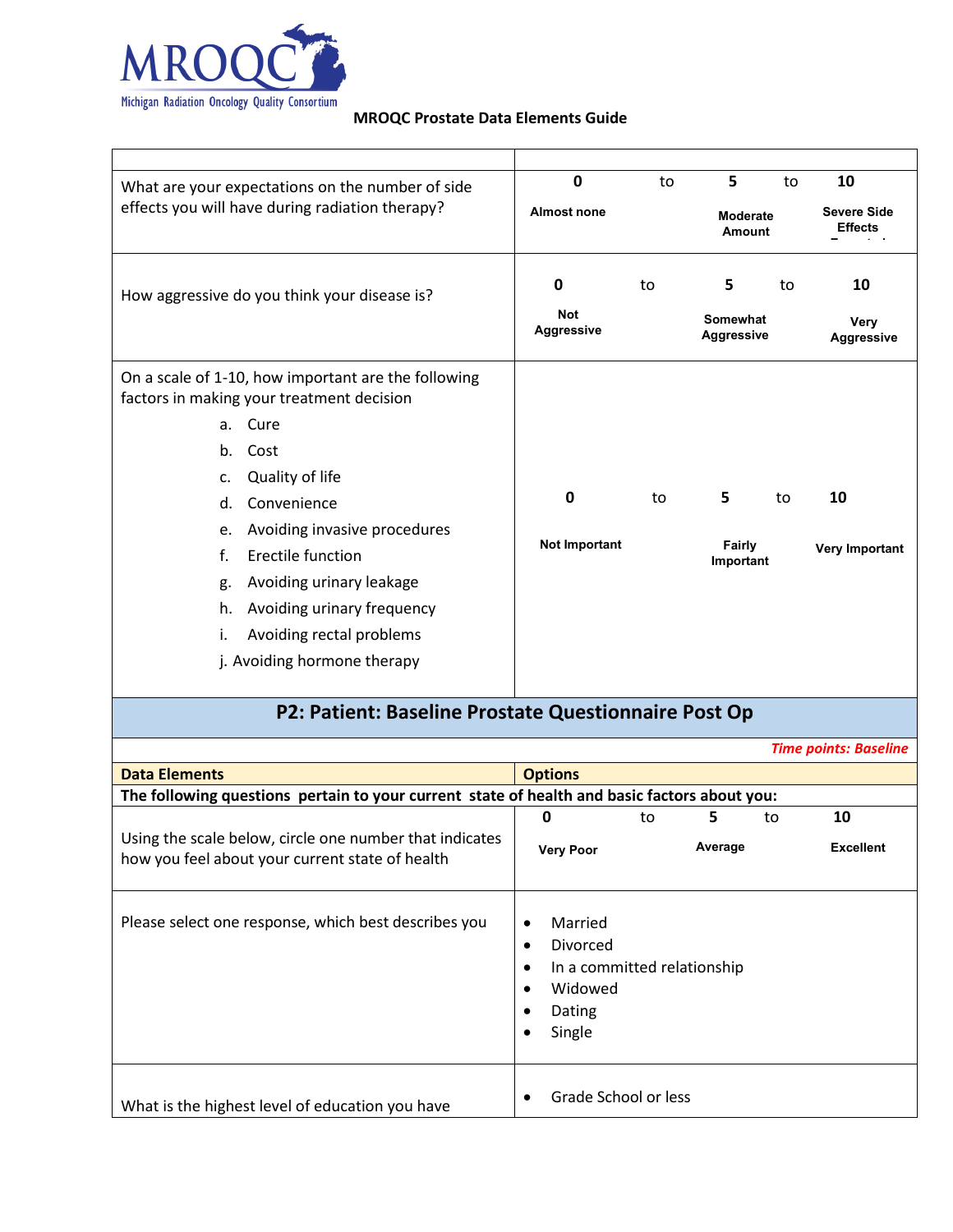

| completed?                                                                                                                                                                | Some High School<br>$\bullet$<br>High School Graduate or G.E.D<br>$\bullet$<br>Some College or Technical School<br>$\bullet$<br>Associate Degree<br>$\bullet$<br>College Graduate (Bachelor's Degree)<br><b>Graduate Degree</b>                                                                                                                                                                                                                                                                                                                              |
|---------------------------------------------------------------------------------------------------------------------------------------------------------------------------|--------------------------------------------------------------------------------------------------------------------------------------------------------------------------------------------------------------------------------------------------------------------------------------------------------------------------------------------------------------------------------------------------------------------------------------------------------------------------------------------------------------------------------------------------------------|
| What is your current household income?                                                                                                                                    | Under \$50,000<br>$\bullet$<br>\$50,000-\$100,000<br>$\bullet$<br>\$100,000-\$300,000<br>$\bullet$<br>Over \$300,0000                                                                                                                                                                                                                                                                                                                                                                                                                                        |
| <b>Assessment of Cannabis Use</b>                                                                                                                                         |                                                                                                                                                                                                                                                                                                                                                                                                                                                                                                                                                              |
| Have you ever, even once, used Cannabis?                                                                                                                                  | Prefer not to answer - Proceed to question 9<br>$\bullet$<br>No - Proceed to question 9<br>$\bullet$<br>Yes                                                                                                                                                                                                                                                                                                                                                                                                                                                  |
| Think specifically about the past 30 days up to and<br>including today. What is your best estimate of the<br>number of days you used Cannabis during the past 30<br>days? | 0 days- Proceed to Question 9<br>$\bullet$<br>1 or 2 days<br>$\bullet$<br>3 to 5 days<br>٠<br>6 to 9 days<br>$\bullet$<br>10 to 19 days<br>$\bullet$<br>20 to 29 days<br>$\bullet$<br>All 30 days                                                                                                                                                                                                                                                                                                                                                            |
| During the past 30 days, which one of the following<br>ways did you use cannabis most often? Did you<br>usually:                                                          | Smoke it (for example, in a joint, bong, pipe, or<br>$\bullet$<br>blunt)<br>Eat it (for example, in brownies, cakes, cookies, or<br>$\bullet$<br>candy)<br>Drink it (for example, in tea, cola, or alcohol)<br>Vaporize it (for example, in an e-cigarette-like<br>$\bullet$<br>vaporizer or another vaporizing device)<br>Dab it (for example, using waxes or concentrates)<br>Apply to skin (for example, using lotions or oils)<br>٠<br>Administer rectally (for example, using<br>$\bullet$<br>suppositories).<br>Use it some other way (please specify: |
| What is the major active ingredient in the cannabis<br>product that you use the most? (This information can<br>often be found on the package label.)                      | THC-also called tetrahydrocannabinol<br>$\bullet$<br>CBD-also called cannabidiol<br>Balanced levels of THC and CBD<br>$\bullet$<br>I don't know                                                                                                                                                                                                                                                                                                                                                                                                              |
| Please answer the following questions by checking the appropriate answer. All questions are about your                                                                    |                                                                                                                                                                                                                                                                                                                                                                                                                                                                                                                                                              |
| health and symptoms in the last four weeks                                                                                                                                |                                                                                                                                                                                                                                                                                                                                                                                                                                                                                                                                                              |
|                                                                                                                                                                           |                                                                                                                                                                                                                                                                                                                                                                                                                                                                                                                                                              |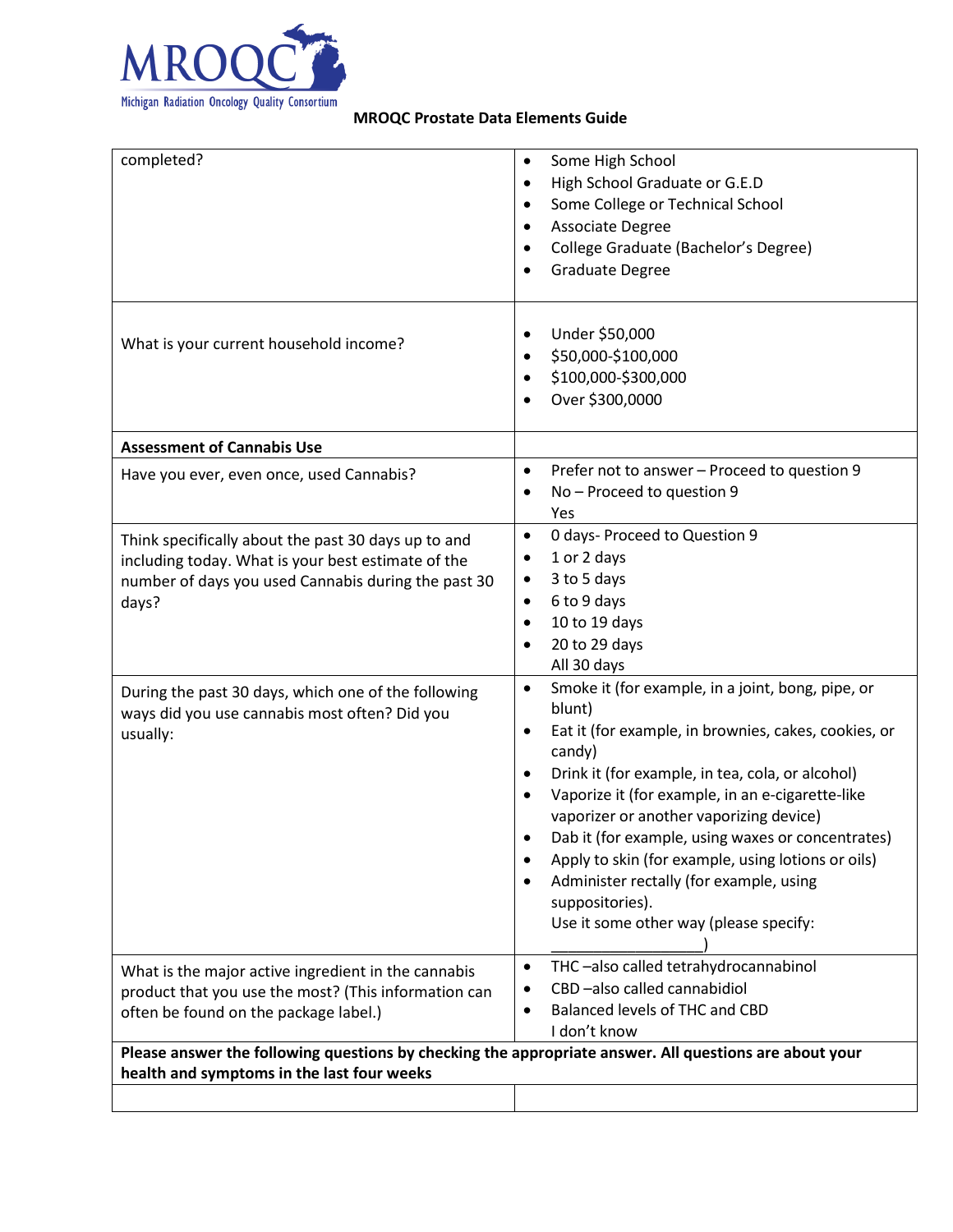

| Over the past 4 weeks, how often have you leaked<br>urine?                                                                                                                                                                                                                                                          | More than once a day<br>$\bullet$<br>About once a day<br>$\bullet$<br>More than once a week<br>$\bullet$<br>About once a week<br>$\bullet$<br>Rarely or never |
|---------------------------------------------------------------------------------------------------------------------------------------------------------------------------------------------------------------------------------------------------------------------------------------------------------------------|---------------------------------------------------------------------------------------------------------------------------------------------------------------|
| Which of the following best describes your urinary<br>control during the last 4 weeks?                                                                                                                                                                                                                              | No urinary control whatsoever<br>٠<br>Frequent dribbling<br>$\bullet$<br>Occasional dribbling<br>$\bullet$<br><b>Total control</b>                            |
| How many pads or adult diapers per day did you<br>usually use to control leakage during the last 4 weeks?                                                                                                                                                                                                           | None<br>$\bullet$<br>1 pad per day<br>$\bullet$<br>2 pads per day<br>$\bullet$<br>3 or more pads per day<br>$\bullet$                                         |
| How big a problem, if any, has each of the following<br>been for you during the last 4 weeks?<br>f.<br>Dripping or leaking urine<br>Pain or burning on urination<br>g.<br>Bleeding with urination<br>h.<br>Weak urine stream or in complete<br>i.<br>emptying<br>Need to urinate frequently during the<br>j.<br>day | $No - 0$<br>Very Small Problem - 1<br>Small - 2<br>Moderate Problem - 3<br>$Big - 4$                                                                          |
| Overall, how big a problem has your urinary function<br>been for you during the last 4 weeks?                                                                                                                                                                                                                       | No Problem<br>Very Small Problem<br><b>Small Problem</b><br>Moderate Problem<br><b>Big Problem</b>                                                            |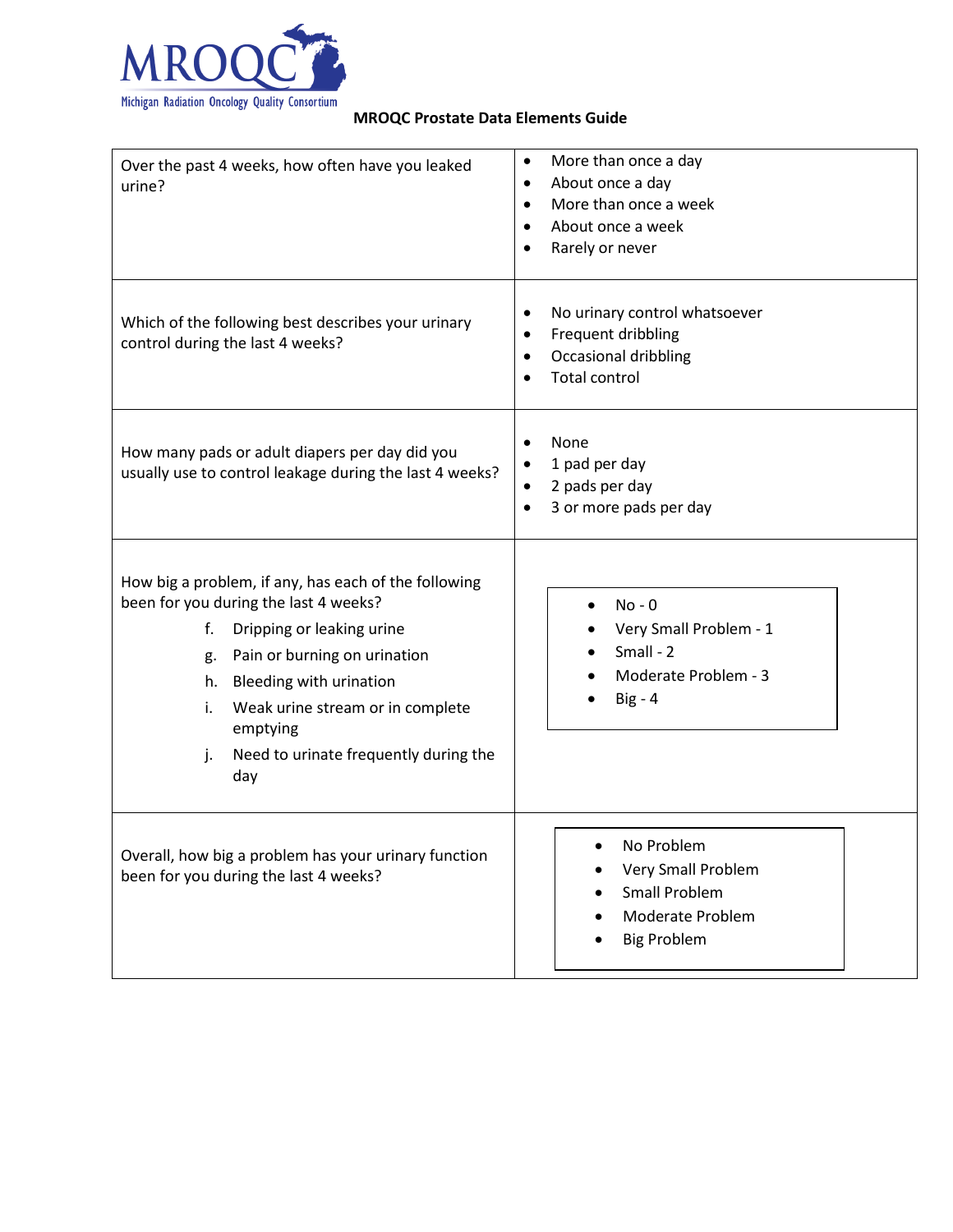

 $\Gamma$ 

#### **MROQC Prostate Data Elements Guide**

| How big a problem, if any, has each of the following<br>been for you?<br>Rectal pain or urgency of bowel<br>e.<br>Increased frequency of your bowel<br>f.<br>Overall problems with your bowel<br>g.<br><b>Bloody stools</b><br>h. | $No - 0$<br>Very Small Problem - 1<br>$Small - 2$<br>Moderate Problem - 3<br>$Big - 4$                                                                                                                                                                                                                                      |
|-----------------------------------------------------------------------------------------------------------------------------------------------------------------------------------------------------------------------------------|-----------------------------------------------------------------------------------------------------------------------------------------------------------------------------------------------------------------------------------------------------------------------------------------------------------------------------|
| How would you rate each of the following during the<br>last 4 weeks?<br>c. Your ability to have an erection?<br>d. Your ability to reach orgasm (climax)?                                                                         | Very Poor to None - 0<br>Poor - 1<br>Fair - $2$<br>Good - $3$<br>Very Good - 4                                                                                                                                                                                                                                              |
| How would you describe the usual QUALITY of your<br>erections during the last 4 weeks?                                                                                                                                            | None at all<br>$\bullet$<br>Not firm enough for any sexual activity<br>$\bullet$<br>Firm enough for masturbation and foreplay only<br>$\bullet$<br>Firm enough for intercourse<br>$\bullet$                                                                                                                                 |
| How would you describe the FREQUENCY of your<br>erections during the last 4 weeks?                                                                                                                                                | I NEVER had an erection when I wanted one<br>$\bullet$<br>I had an erection LESS THAN HALF the time I<br>$\bullet$<br>wanted one<br>I had an erection ABOUT HALF the time I wanted<br>$\bullet$<br>one<br>I had an erection MORE THAN HALF the time I<br>wanted one<br>I had an erection WHENEVER I wanted one<br>$\bullet$ |
| Overall, how would you rate your ability to function<br>sexually during the last 4 weeks?                                                                                                                                         | Very Poor<br>$\bullet$<br>Poor<br>$\bullet$<br>Fair<br>$\bullet$<br>Good<br>Very good                                                                                                                                                                                                                                       |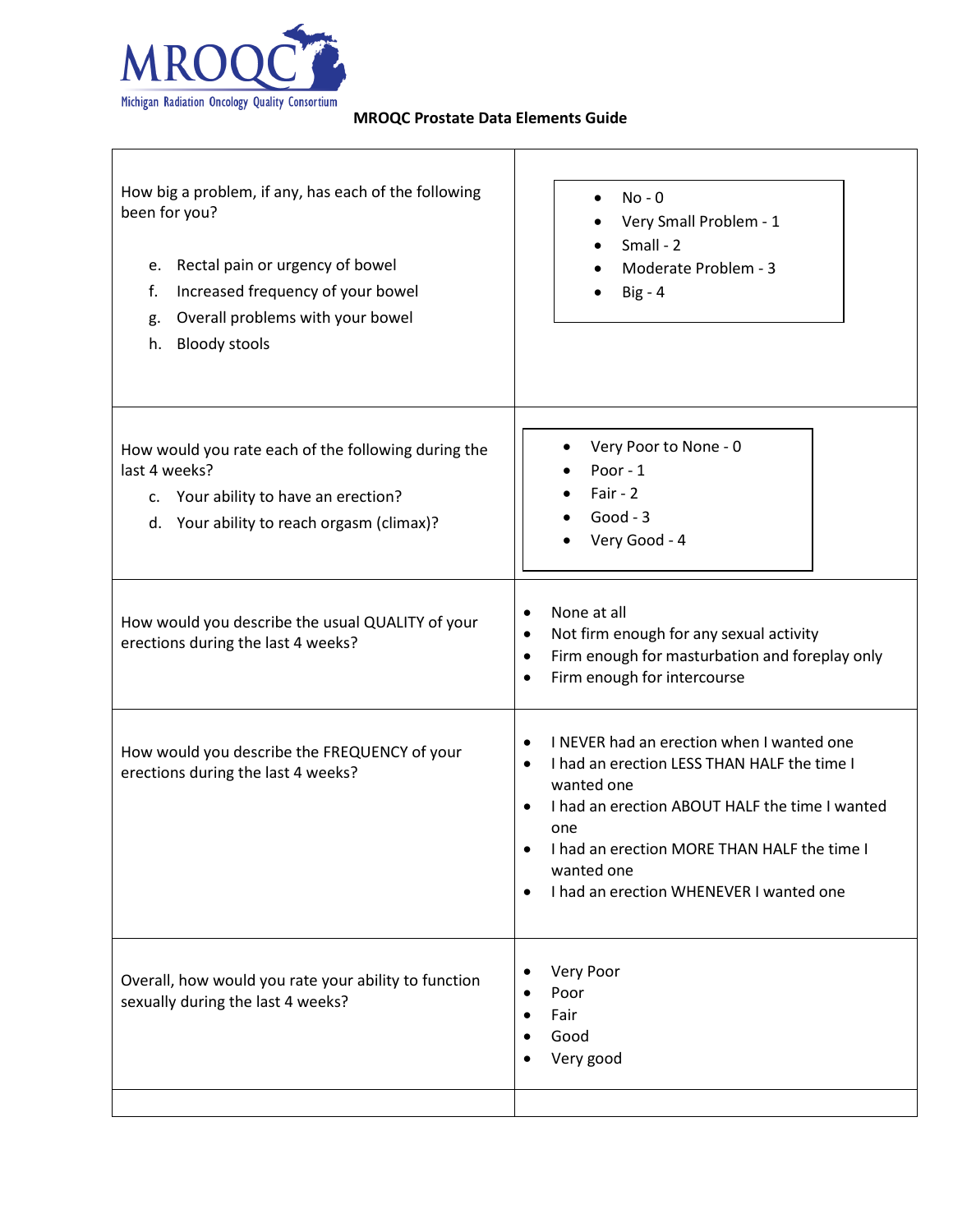

| Overall, how big a problem has your sexual function or<br>lack of sexual function been for you during the last 4<br>weeks     | No Problem<br>$\bullet$<br>Very small problem<br>$\bullet$<br>Small problem<br>$\bullet$<br>Moderate problem<br>$\bullet$<br>Big problem<br>$\bullet$                                                                                                                 |
|-------------------------------------------------------------------------------------------------------------------------------|-----------------------------------------------------------------------------------------------------------------------------------------------------------------------------------------------------------------------------------------------------------------------|
| The following questions pertain to your sexual activity and use of erectile aids                                              |                                                                                                                                                                                                                                                                       |
| In the PAST 4 WEEKS, how interested have you been in<br>sexual activity?                                                      | Not at all<br>$\bullet$<br>Somewhat<br>$\bullet$<br>A little bit<br>$\bullet$<br>Quite a bit<br>$\bullet$<br>Very much                                                                                                                                                |
| In the PAST 4 WEEKS, how many times have you tried<br>to have any sexual activity?                                            | 0 times (If selected, skip to question 21)<br>$\bullet$<br>1 time<br>$\bullet$<br>2 times<br>$\bullet$<br>3 times<br>٠<br>4 or more times                                                                                                                             |
| When you have had a sexual activity, how satisfying<br>has it been?                                                           | Not at all<br>$\bullet$<br>A little bit<br>$\bullet$<br>Somewhat<br>$\bullet$<br>Quite a bit<br>Very much<br>$\bullet$                                                                                                                                                |
| Please select the erectile aids you may have used in<br>the PAST 4 WEEKS for sexual activity. Please choose all<br>that apply | None<br>$\bullet$<br>Pills (Viagra, Cialis, Levitra, Stendra, Sildenafil,<br>$\bullet$<br>Staxyn)<br><b>Urethral Suppository (MUSE)</b><br>Penile Injection<br>$\bullet$<br><b>Vacuum Erection Device</b><br>$\bullet$<br>Other (specify): _____________<br>$\bullet$ |
| When you have been sexually active over the PAST 4<br>WEEKS, did you use erectile aids:                                       | Almost never/never<br>$\bullet$<br>A few times (less than half of the time)<br>$\bullet$<br>Sometimes (about half of the time)<br>$\bullet$<br>Most times (more than half of the time)<br>$\bullet$<br>Almost always/always<br>$\bullet$                              |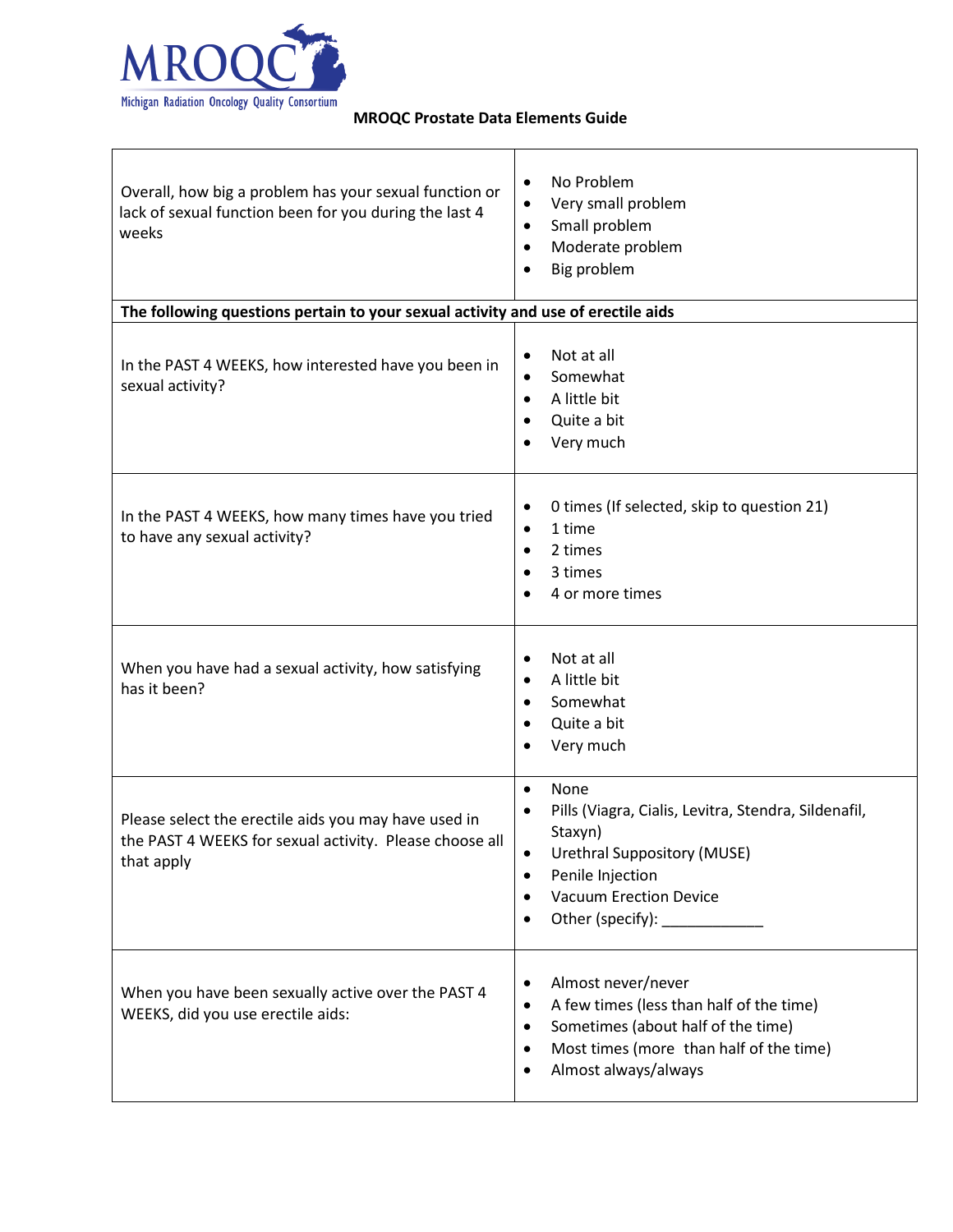

| Why have you not been sexually active? Please choose<br>all that apply.                                                                                                  | Lack of a willing partner<br>$\bullet$<br>Lack of interest<br>$\bullet$<br>Lack of confidence<br>$\bullet$<br>No ejaculate<br>٠<br>No erection<br>Urine leak during intercourse<br>Pain/discomfort during intercourse<br>Other (specify): Notice of the state of the state of the state of the state of the state of the state of the state of the state of the state of the state of the state of the state of the state of the state of the state of<br>$\bullet$ |
|--------------------------------------------------------------------------------------------------------------------------------------------------------------------------|---------------------------------------------------------------------------------------------------------------------------------------------------------------------------------------------------------------------------------------------------------------------------------------------------------------------------------------------------------------------------------------------------------------------------------------------------------------------|
| How big a problem, if any, has each of the following<br>been for you?<br>d. Hot flashes or breast tenderness/enlargement<br>e. Feeling depressed<br>Lack of energy<br>f. | No Problem - 0<br>Very Small Problem - 1<br>Small Problem - 2<br>Moderate Problem - 3<br>Big Problem-4                                                                                                                                                                                                                                                                                                                                                              |
| The following questions pertain to your pain management this past year                                                                                                   |                                                                                                                                                                                                                                                                                                                                                                                                                                                                     |
| Have you taken opioid/narcotic medications in the past<br>year? (e.g. Tylenol-3, Vicodin, Oxycodone, etc.)                                                               | Yes<br>No                                                                                                                                                                                                                                                                                                                                                                                                                                                           |
|                                                                                                                                                                          | 5<br>$\mathbf 0$<br>10<br>to<br>to                                                                                                                                                                                                                                                                                                                                                                                                                                  |
| Please rate your pain by selecting the one number that<br>best describes your pain at its worst in the last week                                                         | <b>Very Poor</b><br>Average<br>Worst<br>Imaginable                                                                                                                                                                                                                                                                                                                                                                                                                  |
| Please rate your pain by selecting the one number that<br>best describes your pain at its average in the last week.                                                      | 5<br>$\mathbf 0$<br>10<br>to<br>to<br><b>Very Poor</b><br>Average<br>Worst<br>Imaginable                                                                                                                                                                                                                                                                                                                                                                            |
| The following questions pertain to your treatment plan                                                                                                                   |                                                                                                                                                                                                                                                                                                                                                                                                                                                                     |
| Did you see a radiation oncologist prior to undergoing<br>surgery?                                                                                                       | Yes/No                                                                                                                                                                                                                                                                                                                                                                                                                                                              |
| Were you told prior to surgery that you may need<br>radiation therapy after surgery?                                                                                     | Yes/No                                                                                                                                                                                                                                                                                                                                                                                                                                                              |
| If yes, how likely did they tell you that you would need<br>radiation therapy?                                                                                           |                                                                                                                                                                                                                                                                                                                                                                                                                                                                     |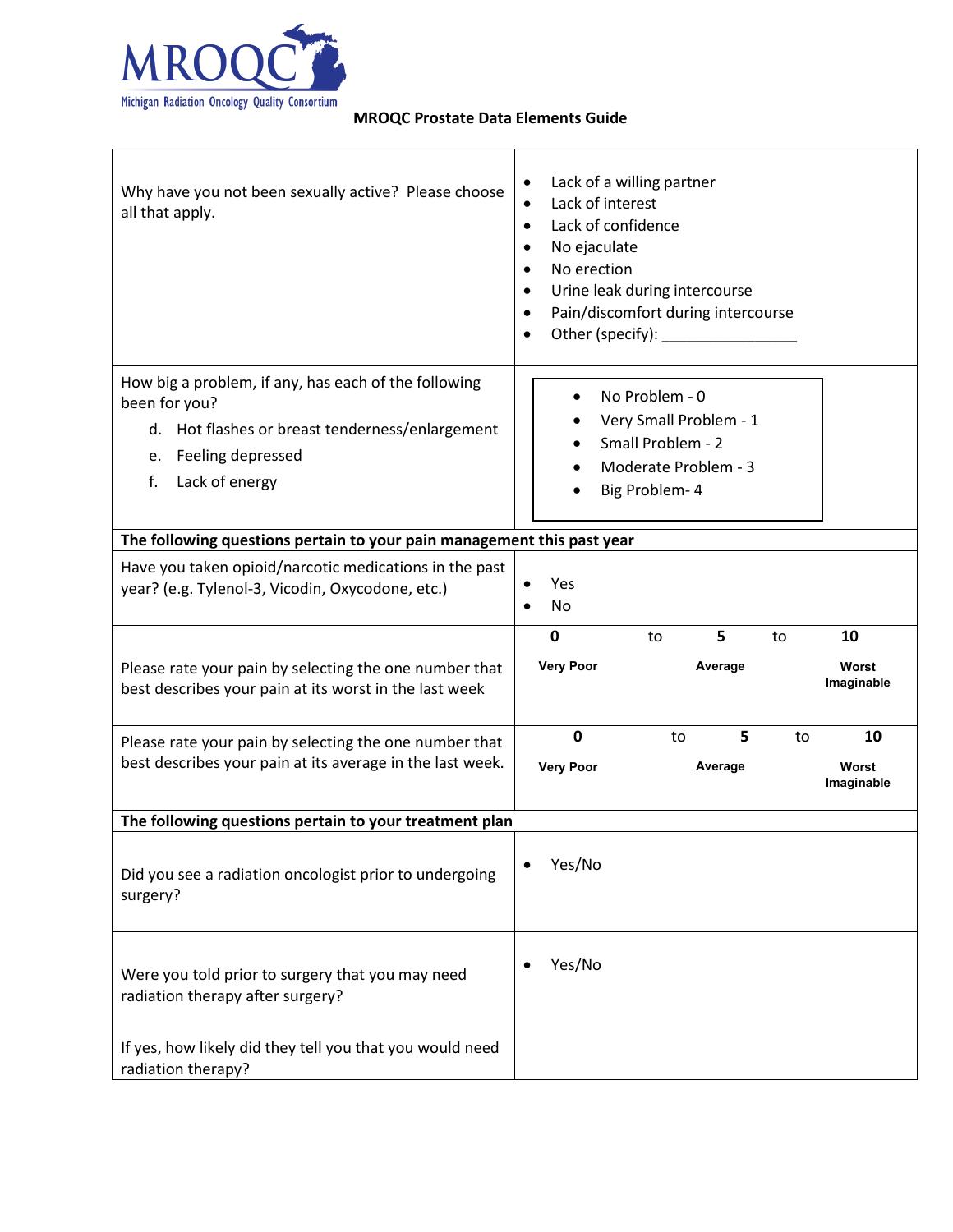

|                                                                                                  |                                                    | 0                        | to | 5                                               | to | 10                 |
|--------------------------------------------------------------------------------------------------|----------------------------------------------------|--------------------------|----|-------------------------------------------------|----|--------------------|
|                                                                                                  |                                                    | <b>Not</b>               |    | Somewhat                                        |    | <b>Very Likely</b> |
|                                                                                                  |                                                    | Likely                   |    | Likely                                          |    |                    |
|                                                                                                  |                                                    |                          |    |                                                 |    |                    |
| Do you regret having surgery and would have rather                                               | $\bullet$                                          | Yes/No                   |    |                                                 |    |                    |
| had radiation therapy?                                                                           |                                                    |                          |    |                                                 |    |                    |
|                                                                                                  |                                                    |                          |    |                                                 |    |                    |
| <b>Treatment and cancer understanding</b>                                                        |                                                    |                          |    |                                                 |    |                    |
| Have you been told that SURGERY is                                                               | $\bullet$                                          | More likely              |    |                                                 |    |                    |
|                                                                                                  | $\bullet$                                          | Equally likely           |    |                                                 |    |                    |
|                                                                                                  | $\bullet$                                          |                          |    | less likely to cure your disease than radiation |    |                    |
|                                                                                                  | $\bullet$                                          | n/a                      |    |                                                 |    |                    |
| Have you been told that RADIATION is                                                             |                                                    | More likely              |    |                                                 |    |                    |
|                                                                                                  | $\bullet$<br>$\bullet$                             | Equally likely           |    |                                                 |    |                    |
|                                                                                                  | $\bullet$                                          |                          |    | less likely to cure your disease than surgery   |    |                    |
|                                                                                                  | $\bullet$                                          | n/a                      |    |                                                 |    |                    |
| What are your expectations on the number of side                                                 |                                                    | $\mathbf 0$              | to | 5                                               | to | 10                 |
| effects you will have during radiation therapy?                                                  |                                                    | <b>Almost none</b>       |    |                                                 |    | <b>Severe Side</b> |
|                                                                                                  |                                                    |                          |    | <b>Moderate</b><br><b>Amount</b>                |    | <b>Effects</b>     |
| How aggressive do you think your disease is?                                                     |                                                    |                          |    |                                                 |    |                    |
|                                                                                                  |                                                    | $\mathbf 0$              | to | 5                                               | to | 10                 |
|                                                                                                  |                                                    | Not<br><b>Aggressive</b> |    | Somewhat<br><b>Aggressive</b>                   |    | <b>Very</b>        |
|                                                                                                  |                                                    |                          |    |                                                 |    | <b>Aggressive</b>  |
| On a scale of 1-10, how important are the following<br>factors in making your treatment decision |                                                    |                          |    |                                                 |    |                    |
| a. Cure                                                                                          |                                                    |                          |    |                                                 |    |                    |
| Cost<br>b.                                                                                       |                                                    |                          |    |                                                 |    |                    |
| Quality of life<br>c.                                                                            |                                                    |                          |    |                                                 |    |                    |
| Convenience<br>d.                                                                                |                                                    |                          |    |                                                 |    |                    |
| Avoiding invasive procedures<br>e.                                                               |                                                    | $\mathbf 0$              | to | 5                                               | to | 10                 |
| Erectile function<br>f.                                                                          | <b>Not Important</b><br><b>Fairly</b><br>Important |                          |    |                                                 |    |                    |
| Avoiding urinary leakage<br>g.                                                                   |                                                    |                          |    | <b>Very Important</b>                           |    |                    |
| Avoiding urinary frequency<br>h.                                                                 |                                                    |                          |    |                                                 |    |                    |
| Avoiding rectal problems<br>i.                                                                   |                                                    |                          |    |                                                 |    |                    |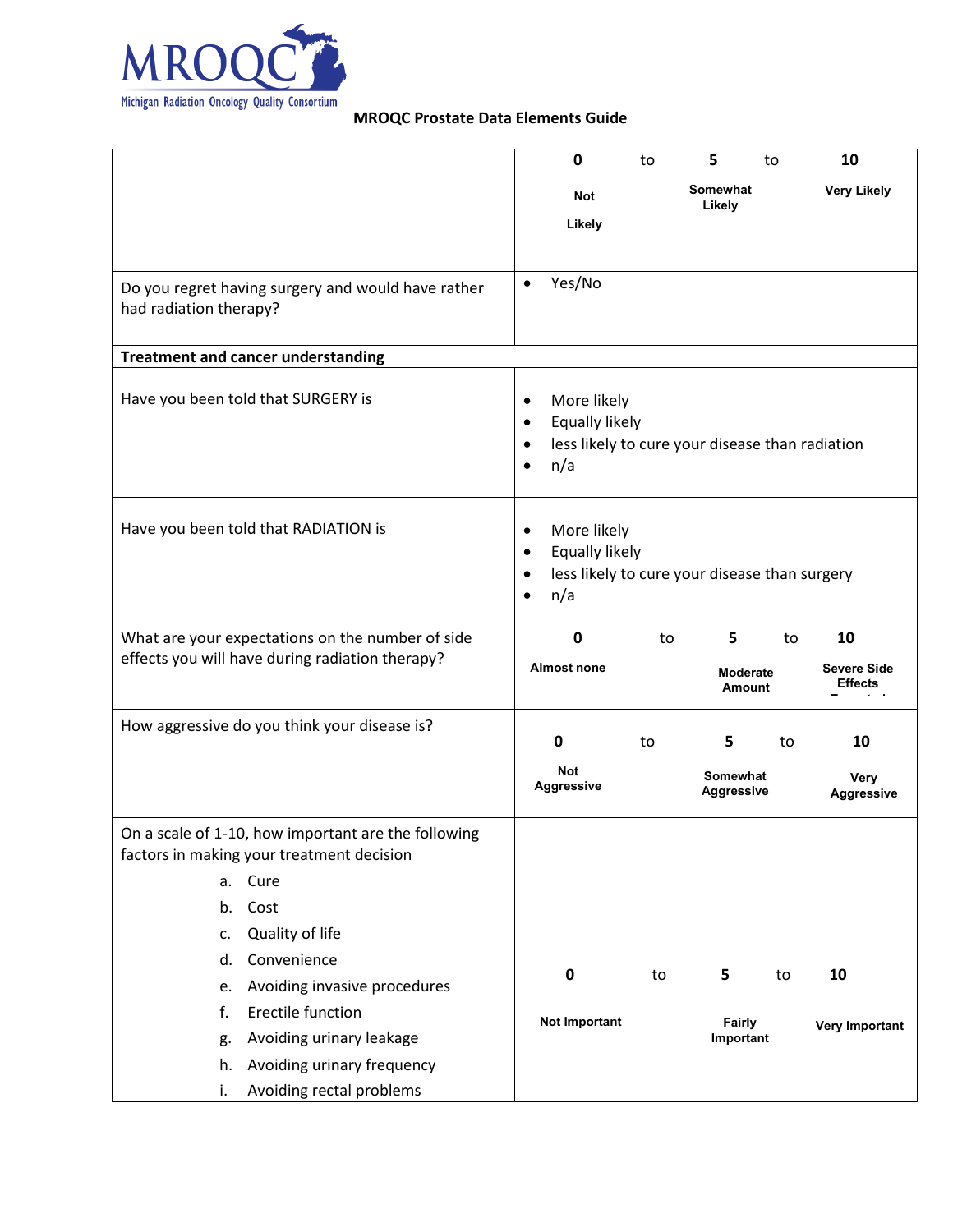

| Avoiding hormone therapy<br>j.                                                                                                                             |                                                                                                                                                                                  |  |  |
|------------------------------------------------------------------------------------------------------------------------------------------------------------|----------------------------------------------------------------------------------------------------------------------------------------------------------------------------------|--|--|
| P3: Physician: Androgen Deprivation Therapy                                                                                                                |                                                                                                                                                                                  |  |  |
|                                                                                                                                                            | <b>Time points: Baseline</b>                                                                                                                                                     |  |  |
| <b>Data Elements</b>                                                                                                                                       | <b>Options</b>                                                                                                                                                                   |  |  |
| Did the patient receive androgen deprivation therapy<br>(ADT) prior to being seen in Radiation Oncology for<br>consultation                                | Yes/No                                                                                                                                                                           |  |  |
| Did you recommend the patient receive ADT?                                                                                                                 | Yes/No                                                                                                                                                                           |  |  |
| Is the patient going to receive ADT?                                                                                                                       | Yes<br>$\bullet$<br><b>No</b><br>Patient refused ADT (if no, proceed to question<br>5)                                                                                           |  |  |
| If yes, select type (check as many as relevant)<br>a.                                                                                                      | LHRH agonist<br>٠<br><b>LHRH</b> antagonist<br>٠<br>Bicalutamide<br>Abiraterone<br>Enzalutamide<br>Apalutamide<br>Daralutamide<br>LHRH antagonist oral (e.g Relugolix [Orgovyx]) |  |  |
| b. Check all components of sequencing of ADT in<br>relation to radiotherapy you intend to give<br>(check all that apply)?                                  | Neoadjuvant<br>Concurrent<br>Adjuvant<br>Intended total duration (months)                                                                                                        |  |  |
| Is ADT being used solely for cytoreduction?                                                                                                                | Yes/No                                                                                                                                                                           |  |  |
| Is this patient enrolled on any prostate cancer clinical<br>trial that dictates dose of radiotherapy or use of<br>systemic therapy (do not include MROQC)? | Yes/No                                                                                                                                                                           |  |  |
| What is the patient's most recent PSA value prior to<br>starting radiation or hormone therapy?                                                             | ng/mL                                                                                                                                                                            |  |  |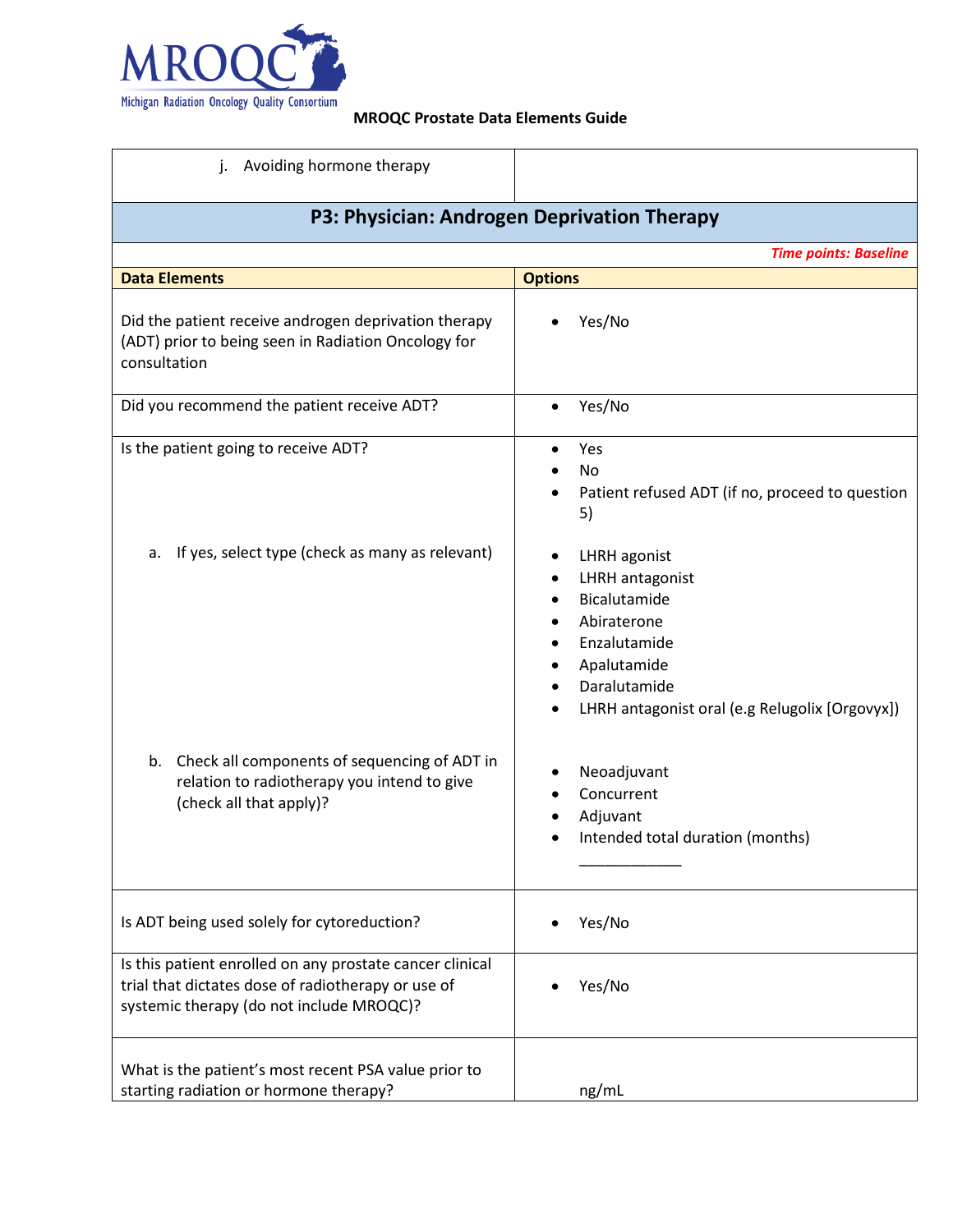

| What is the date of the most recent PSA value prior to<br>starting radiation or hormone therapy? | m/dd/yy                                                                                                                                                 |
|--------------------------------------------------------------------------------------------------|---------------------------------------------------------------------------------------------------------------------------------------------------------|
| Was PET imaging obtained prior to the current<br>treatment plan?                                 | Yes/No                                                                                                                                                  |
| If yes, what was the imaging scan type?                                                          |                                                                                                                                                         |
| Was this patient counseled by a doctor or other<br>healthcare worker about quitting cigarettes?  | Yes/No                                                                                                                                                  |
|                                                                                                  | P4: CDA: Prostate Baseline Form Questionnaire                                                                                                           |
|                                                                                                  | <b>Time points: Baseline</b>                                                                                                                            |
| <b>Data Elements</b>                                                                             | <b>Options</b>                                                                                                                                          |
| How would you describe the usual QUALITY of your<br>erections during the last 4 weeks?           | None at all<br>Not firm enough for any sexual activity<br>$\bullet$<br>Firm enough for masturbation and foreplay<br>only<br>Firm enough for intercourse |
| Overall, how big a problem has your urinary habits<br>been for you during the last 4 weeks?      | No problem<br>Very small problem<br>Small problem<br>٠<br>Moderate problem<br>Big problem                                                               |
| Overall, how big a problem have your bowel habits<br>been for your during the last 4 weeks       | No problem<br>Very small problem<br>Small problem<br>Moderate problem<br>Big problem                                                                    |
|                                                                                                  | P5: Patient: Follow-up Prostate Questionnaire                                                                                                           |
|                                                                                                  | Time points: Follow-up visits 6 months-12 months-24 months-60 months                                                                                    |
| <b>Data Elements</b>                                                                             | <b>Options</b>                                                                                                                                          |
| Over the past 4 weeks, how often have you leaked<br>urine?                                       | More than once a day<br>About once a day<br>More than once a week                                                                                       |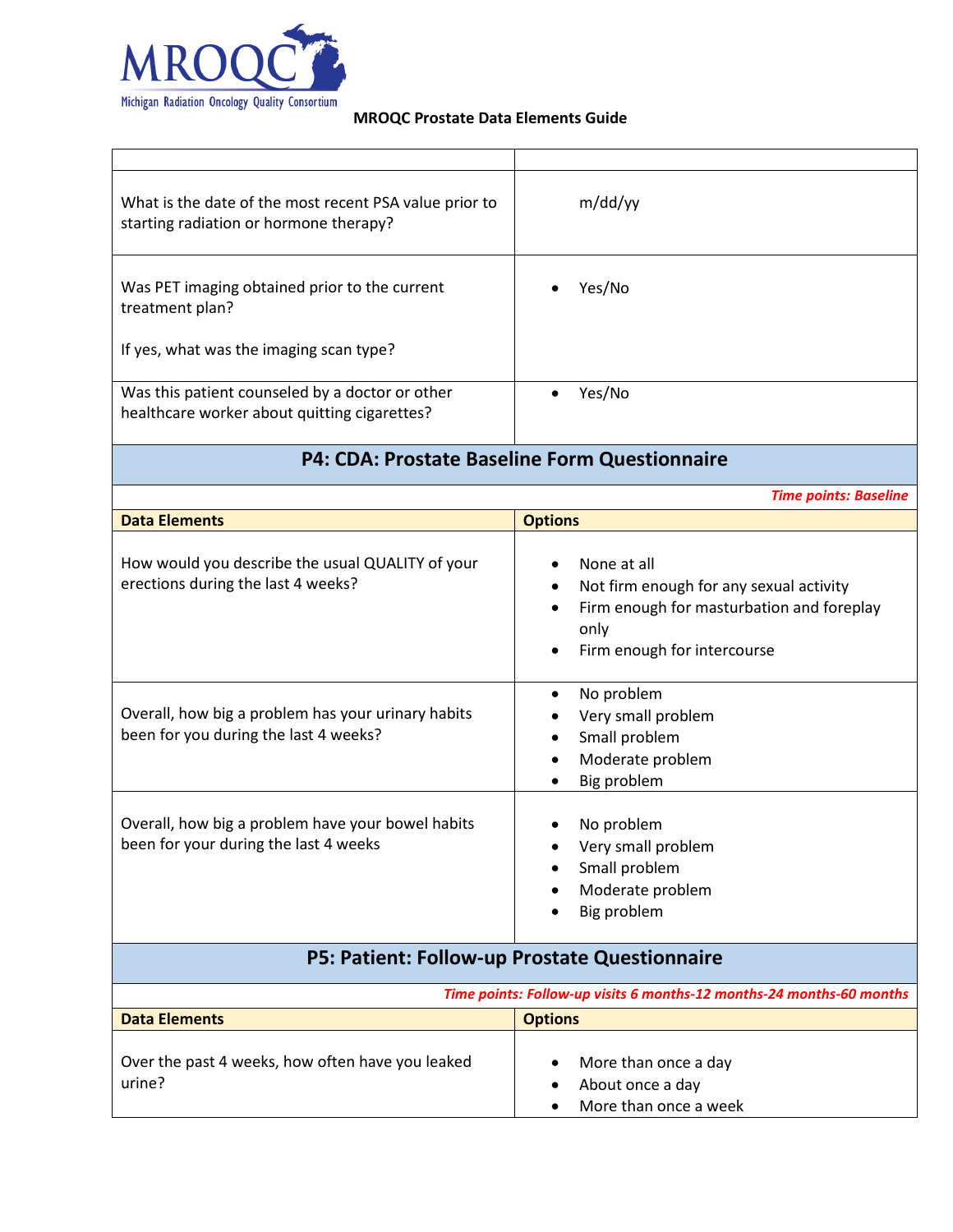

|                                                                                                                                                                                                                                                                                                            | About once a week<br>Rarely or never                                                                            |
|------------------------------------------------------------------------------------------------------------------------------------------------------------------------------------------------------------------------------------------------------------------------------------------------------------|-----------------------------------------------------------------------------------------------------------------|
| Which of the following best describes your urinary<br>control during the last 4 weeks?                                                                                                                                                                                                                     | No urinary control whatsoever<br>Frequent dribbling<br>Occasional dribbling<br><b>Total control</b>             |
| How many pads or adult diapers per day did you<br>usually use to control leakage during the last 4 weeks?                                                                                                                                                                                                  | None<br>1 pad per day<br>2 pads per day<br>3 or more pads per day                                               |
| How big a problem, if any, has each of the following<br>been for you during the last 4 weeks?<br>a. Dripping or leaking urine<br>Pain or burning on urination<br>b.<br>Bleeding with urination<br>c.<br>Weak urine stream or in complete emptying<br>d.<br>Need to urinate frequently during the day<br>e. | $No - 0$<br>Very Small Problem - 1<br>Small Problem - 2<br>Moderate Problem - 3<br>Big Problem - 4              |
| Overall, how big a problem has your urinary function<br>been for you during the last 4 weeks?                                                                                                                                                                                                              | No problem<br>Very small problem<br>Small problem<br>Moderate problem<br>Big problem                            |
| How big a problem, if any, has each of the following<br>been for you?<br>Rectal pain or urgency of bowel<br>а.<br>Increased frequency of your<br>b.<br>Overall problems with your bowel<br>c.<br><b>Bloody stools</b><br>d.                                                                                | $No - 0$<br>$\bullet$<br>Very Small Problem - 1<br>Small Problem - 2<br>Moderate Problem - 3<br>Big Problem - 4 |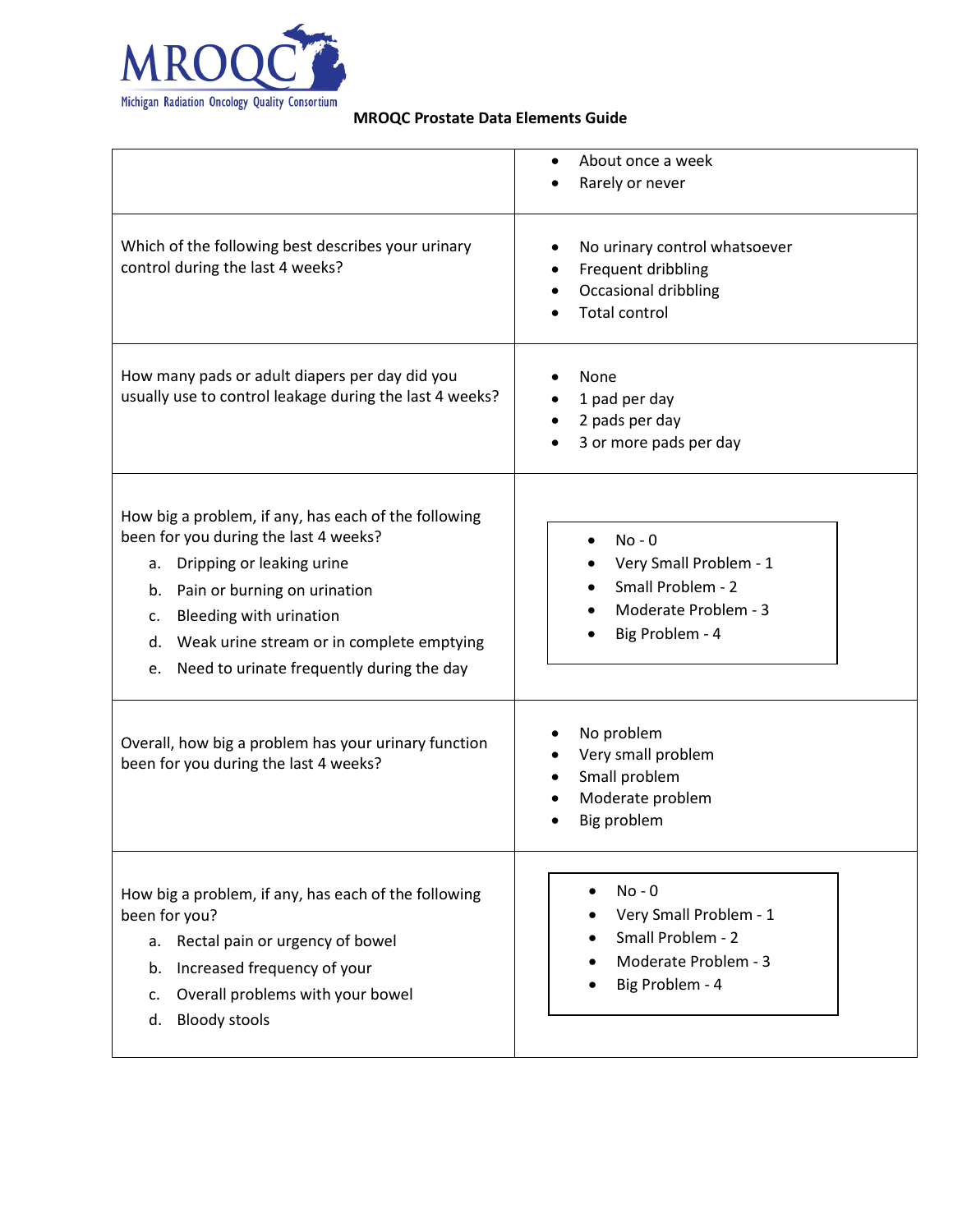

 $\mathbf{r}$ 

| How would you rate each of the following during the<br>last 4 weeks?<br>a. Your ability to have an erection?<br>Your ability to reach orgasm (climax)?<br>b. | Very Poor to None - 0<br>Poor - 1<br>Fair - $2$<br>$Good-3$<br>Very Good - 4                                                                                                                                                                                            |
|--------------------------------------------------------------------------------------------------------------------------------------------------------------|-------------------------------------------------------------------------------------------------------------------------------------------------------------------------------------------------------------------------------------------------------------------------|
| How would you describe the usual QUALITY of your<br>erections during the last 4 weeks?                                                                       | None at all<br>Not firm enough for any sexual activity<br>٠<br>Firm enough for masturbation and foreplay<br>$\bullet$<br>only<br>Firm enough for intercourse                                                                                                            |
| How would you describe the FREQUENCY of your<br>erections during the last 4 weeks?                                                                           | I NEVER had an erection when I wanted one<br>I had an erection LESS THAN HALF the time I<br>wanted one<br>I had an erection ABOUT HALF the time I<br>wanted one<br>I had an erection MORE THAN HALF the time I<br>wanted one<br>I had an erection WHENEVER I wanted one |
| Overall, how would you rate your ability to function<br>sexually during the last 4 weeks?                                                                    | Very poor<br>٠<br>Poor<br>Fair<br>Good<br>Very good                                                                                                                                                                                                                     |
| Overall, how big a problem has your sexual function or<br>lack of sexual function been of you during the last 4<br>weeks?                                    | No problem<br>Very small problem<br>Small problem<br>Moderate problem<br>Big problem                                                                                                                                                                                    |
| The following questions pertain to your sexual activity and use of erectile aids                                                                             |                                                                                                                                                                                                                                                                         |
| In the PAST 4 WEEKS, how interested have you been in<br>sexual activity?                                                                                     | Not at all<br>Somewhat                                                                                                                                                                                                                                                  |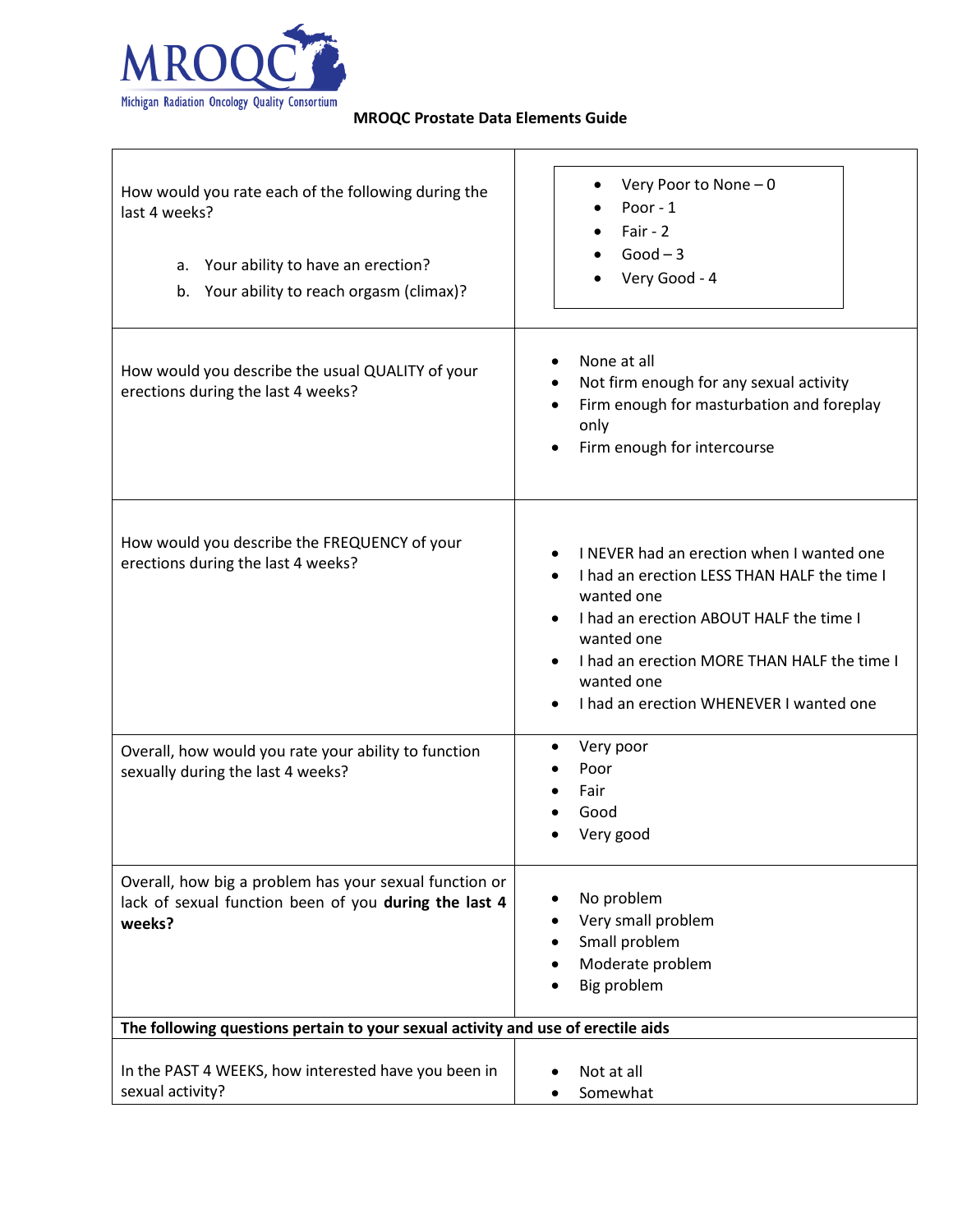

|                                                                                                                               | A little bit<br>٠<br>Quite a bit<br>Very much                                                                                                                                                                                 |
|-------------------------------------------------------------------------------------------------------------------------------|-------------------------------------------------------------------------------------------------------------------------------------------------------------------------------------------------------------------------------|
| In the PAST 4 WEEKS, how many times have you tried<br>to have any sexual activity?                                            | 0 times (If selected, skip to question 17)<br>٠<br>1 time<br>٠<br>2 times<br>$\bullet$<br>3 times<br>4 or more times                                                                                                          |
| When you have had a sexual activity, how satisfying has<br>it been?                                                           | Not at all<br>$\bullet$<br>A little bit<br>٠<br>Somewhat<br>$\bullet$<br>Quite a bit<br>Very much                                                                                                                             |
| Please select the erectile aids you may have used in<br>the PAST 4 WEEKS for sexual activity. Please<br>choose all that apply | None<br>$\bullet$<br>Pills (Viagra, Cialis, Levitra, Stendra, Sildenafil,<br>Staxyn)<br><b>Urethral Suppository (MUSE)</b><br>$\bullet$<br>Penile Injection<br><b>Vacuum Erection Device</b><br>Other (specify):<br>$\bullet$ |
| When you have been sexually active over the PAST 4<br>WEEKS, did you use erectile aids                                        | Almost never/never<br>A few times (less than half of the time)<br>Sometimes (about half of the time)<br>Most times (more than half of the time)<br>Almost always/always                                                       |
| Why have you not been sexually active? Please choose<br>all that apply                                                        | Lack of a willing partner<br>Lack of interest<br>٠<br>Lack of confidence<br>٠<br>No ejaculate<br>No erection<br>Urine leak during intercourse<br>Pain/discomfort during intercourse                                           |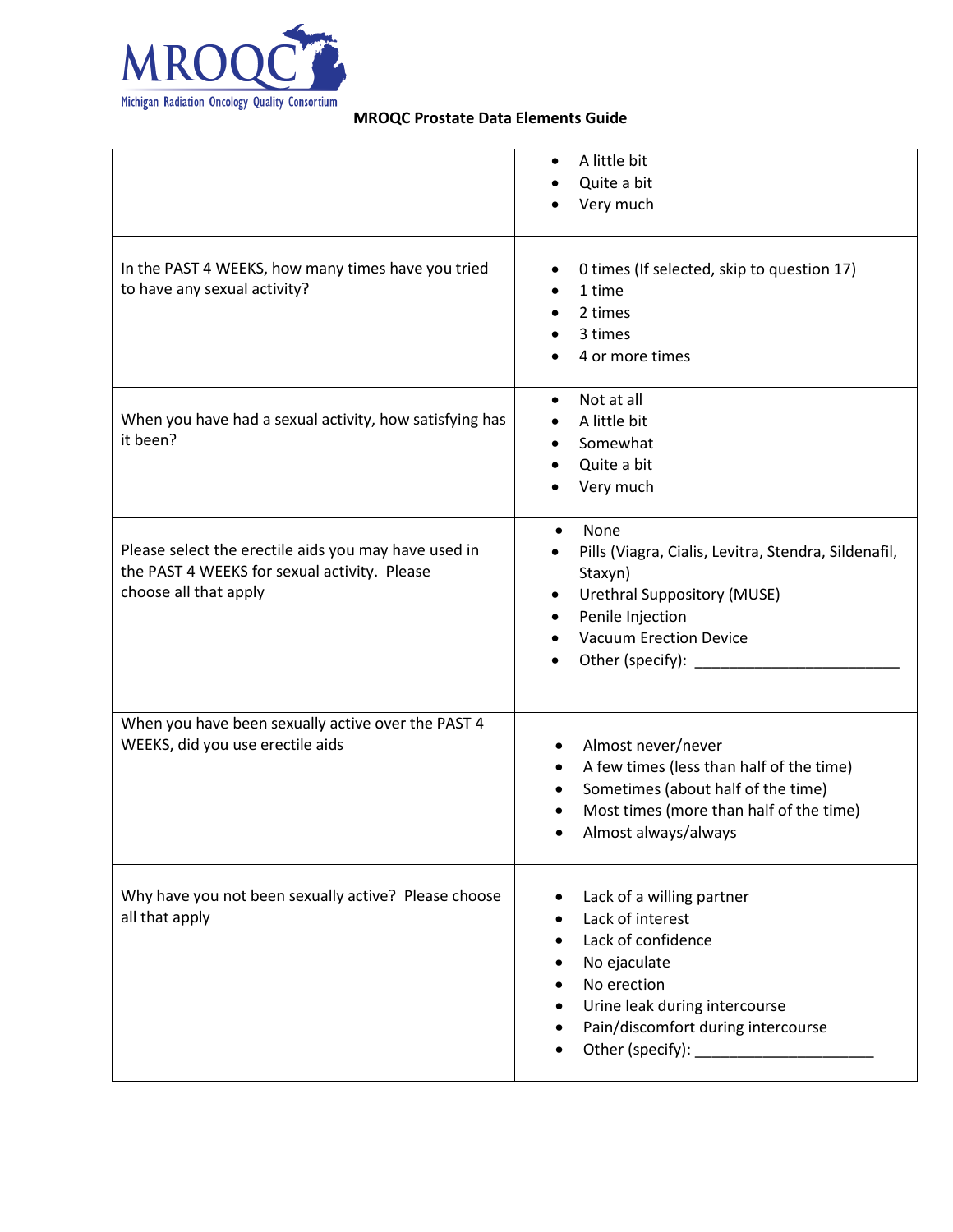

| How big a problem, if any, has each of the following<br>been for you?<br>Hot flashes or breast tenderness/enlargement<br>a.<br>Feeling depressed<br>b.<br>Lack of energy<br>c. | $No - 0$<br>Very Small Problem - 1<br>Small Problem - 2<br>Moderate Problem - 3<br>Big Problem - 4 |
|--------------------------------------------------------------------------------------------------------------------------------------------------------------------------------|----------------------------------------------------------------------------------------------------|
| The following questions pertain to the status of your cancer                                                                                                                   |                                                                                                    |
| Has your cancer returned after radiotherapy?                                                                                                                                   | Yes/No                                                                                             |
| Do you know what your most recent PSA was?<br>If yes, value<br>a.<br>b. Approximate date PSA was drawn                                                                         | Yes/No<br>(mm/yyyy)                                                                                |
| If you believe your cancer has returned, has a scan (CT,<br>bone scan, PET scan, or MRI) shown that it has spread<br>or metastasized?<br>a. Approximate date of the scan       | Yes/No<br>(mm/yyyy)                                                                                |
| The following questions pertain to your feelings about the treatment you chose                                                                                                 |                                                                                                    |
| If you did not have surgery initially and had radiation<br>therapy, do you wish you had chosen to have surgery<br>instead?                                                     | Yes<br>No<br>N/A                                                                                   |
| If you did have surgery initially, do you wish you had<br>chosen radiation therapy instead?                                                                                    | Yes<br>No<br>N/A                                                                                   |
| Are you pleased with the physician who treated your<br>cancer with radiation therapy?                                                                                          | Yes<br>No                                                                                          |
| How likely are you to recommend a patient receive<br>radiotherapy for a cancer like you had?                                                                                   | 10<br>0<br>5<br>to<br>to<br><b>Not Likely</b><br><b>Somewhat</b><br><b>Very Likely</b><br>Likely   |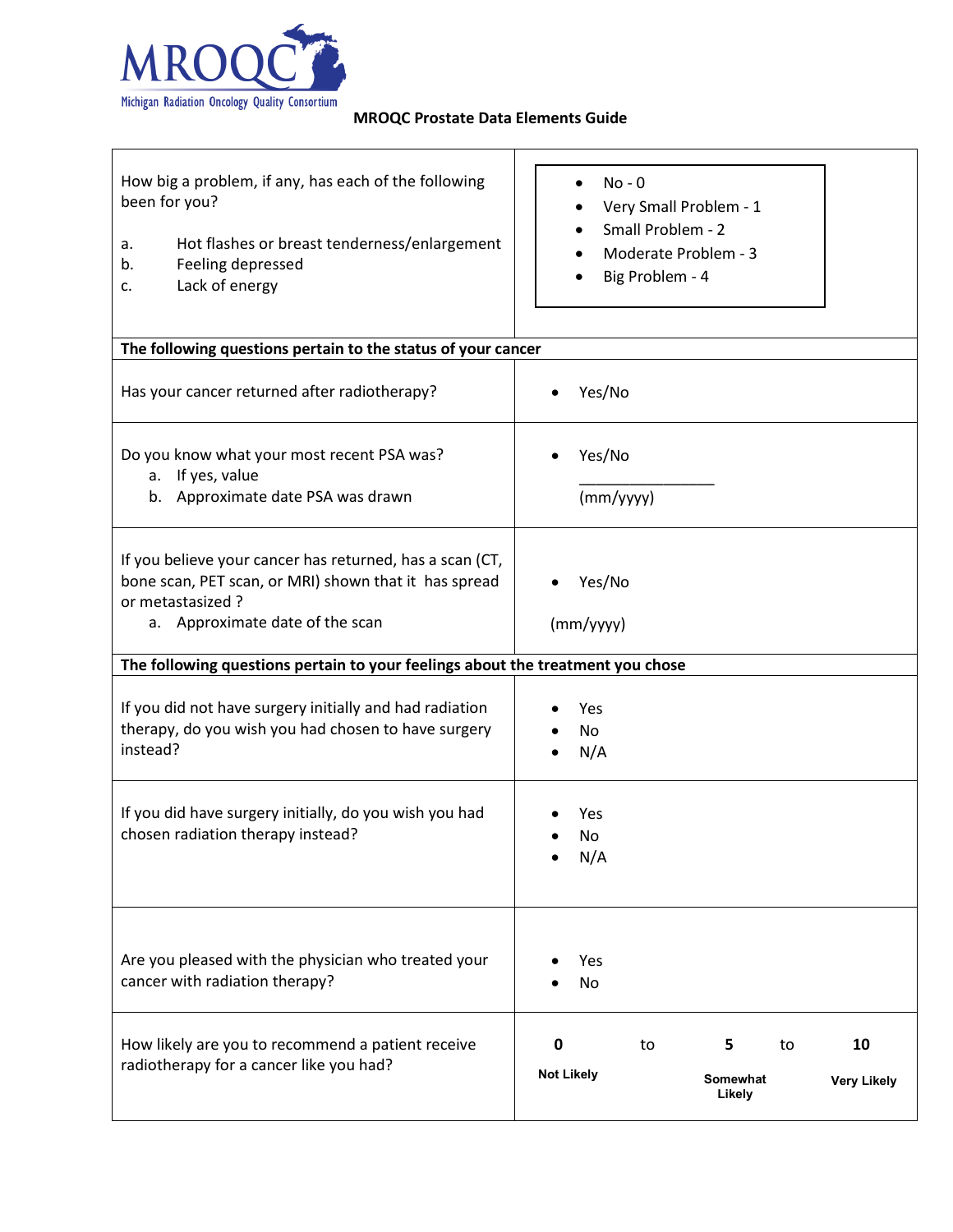

| How were the side effects of treatment compared to<br>your initial expectations?                                                                                  | 0<br><b>Worse Than</b><br>Expected | to                                 | 5.<br><b>As Expected</b> | to | 10<br><b>Better Than</b><br><b>Expected</b> |
|-------------------------------------------------------------------------------------------------------------------------------------------------------------------|------------------------------------|------------------------------------|--------------------------|----|---------------------------------------------|
| Now that you have completed treatment, do you feel<br>you are able to return to your normal lifestyle?<br>If no, is this due to side effects from radiation<br>а. |                                    | Yes/No<br>Yes/No                   |                          |    |                                             |
| therapy?<br>b. If no, is this due to side effects from hormone<br>therapy?                                                                                        |                                    | Yes/No/NA                          |                          |    |                                             |
| The following question pertains to your current state of health:                                                                                                  |                                    |                                    |                          |    |                                             |
| Using the scale below, circle one number that indicates<br>how you feel about your current state of health                                                        | 0<br><b>Very Poor</b>              | to                                 | 5<br>Average             | to | 10<br><b>Excellent</b>                      |
| P6: CDA: Prostate Follow-up Data Collection                                                                                                                       |                                    |                                    |                          |    |                                             |
| Time points: Follow-up visits 6 months-12 months-24 months-36 months-60 months                                                                                    |                                    |                                    |                          |    |                                             |
| <b>Data Elements</b>                                                                                                                                              | <b>Options</b>                     |                                    |                          |    |                                             |
| <b>PSA Results</b>                                                                                                                                                |                                    | <b>PSA Test Not Done</b>           |                          |    |                                             |
| <b>Test Date</b>                                                                                                                                                  |                                    | mm/dd/yyyy                         |                          |    |                                             |
| <b>Test Value</b>                                                                                                                                                 |                                    | ng/ml                              |                          |    |                                             |
| <b>Metastatic disease</b>                                                                                                                                         |                                    |                                    |                          |    |                                             |
|                                                                                                                                                                   |                                    |                                    |                          |    |                                             |
| Has the patient had any imaging done that<br>1.<br>demonstrates the development of metastatic<br>disease?                                                         |                                    | Yes<br>No<br>Previously documented |                          |    |                                             |
| Date of scan<br>a.                                                                                                                                                |                                    | (mm/dd/yyyy)                       |                          |    |                                             |
| If the patient's development of metastatic disease was documented on a previous follow-up form, select                                                            |                                    |                                    |                          |    |                                             |
| previously documented and proceed to question 2.                                                                                                                  |                                    |                                    |                          |    |                                             |
| <b>Androgen Deprivation Therapy</b>                                                                                                                               |                                    |                                    |                          |    |                                             |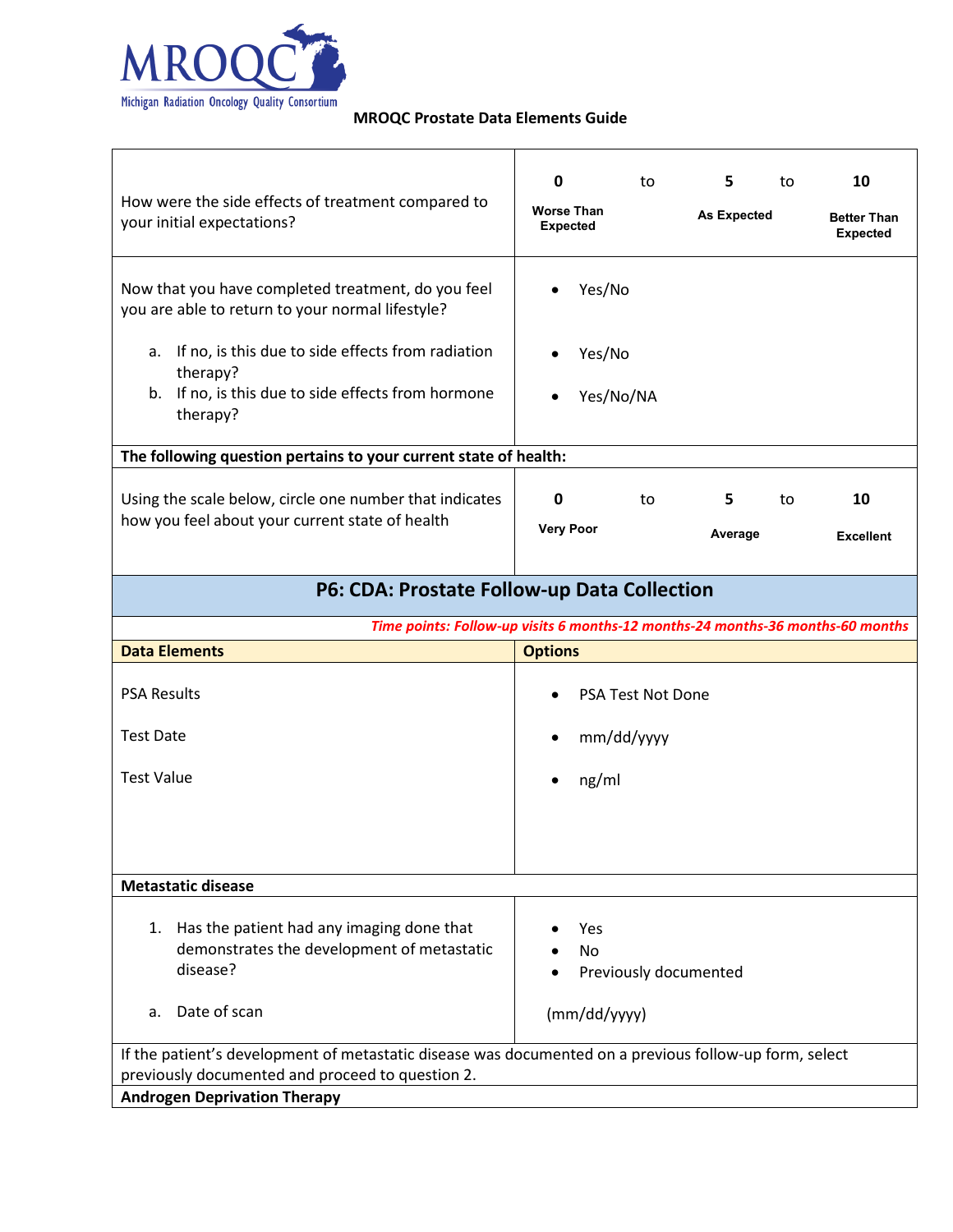

| 2. Was the patient treated with RT combined with<br>ADT?                                                                                               | Yes<br><b>No</b><br>Previously documented                                                                                                                                                                                                                                                                                                               |
|--------------------------------------------------------------------------------------------------------------------------------------------------------|---------------------------------------------------------------------------------------------------------------------------------------------------------------------------------------------------------------------------------------------------------------------------------------------------------------------------------------------------------|
| If yes, is the patient still on ADT?<br>а.                                                                                                             | Yes<br>No                                                                                                                                                                                                                                                                                                                                               |
| If the patient's duration on ADT (question 2c) was documented on a previous follow-up form, select previously<br>documented and proceed to question 3. |                                                                                                                                                                                                                                                                                                                                                         |
| b. If the patient is currently on ADT select the<br>medications and provide the start date<br>(mm/yyyy)                                                | LHRH agonist (e.g. Leuprolide, Goserelin)-start<br>date: and the state of the state of the state of the state of the state of the state of the state of the state<br>LHRH antagonist (e.g. Firmagon)-start date:<br>Bicalutamide-start date: _________<br>Enzalutamide- start date: ____________<br>Apalutamide-start date:<br>Daralutamide-start date: |
| If the patient has completed ADT, list the total<br>C.<br>number of months ADT was actually delivered                                                  | months                                                                                                                                                                                                                                                                                                                                                  |
| <b>Additional Treatment</b>                                                                                                                            |                                                                                                                                                                                                                                                                                                                                                         |
| 3. Was additional cancer therapy for recurrence given<br>after RT?                                                                                     | Yes<br>No                                                                                                                                                                                                                                                                                                                                               |
| a. If yes, check all that apply including start<br>date (mm/yyyy)                                                                                      | Chemotherapy-start date:<br>Leuprolide, Goserelin, bicalutamide, or<br>firmagon-start date: ___________<br>Abiteraterone-start date: __________<br>Enzalutamide-start date: ___________<br>Apalutamide-start date:<br>Daralutamide-start date:                                                                                                          |
| Was there a local recurrence?                                                                                                                          | Yes                                                                                                                                                                                                                                                                                                                                                     |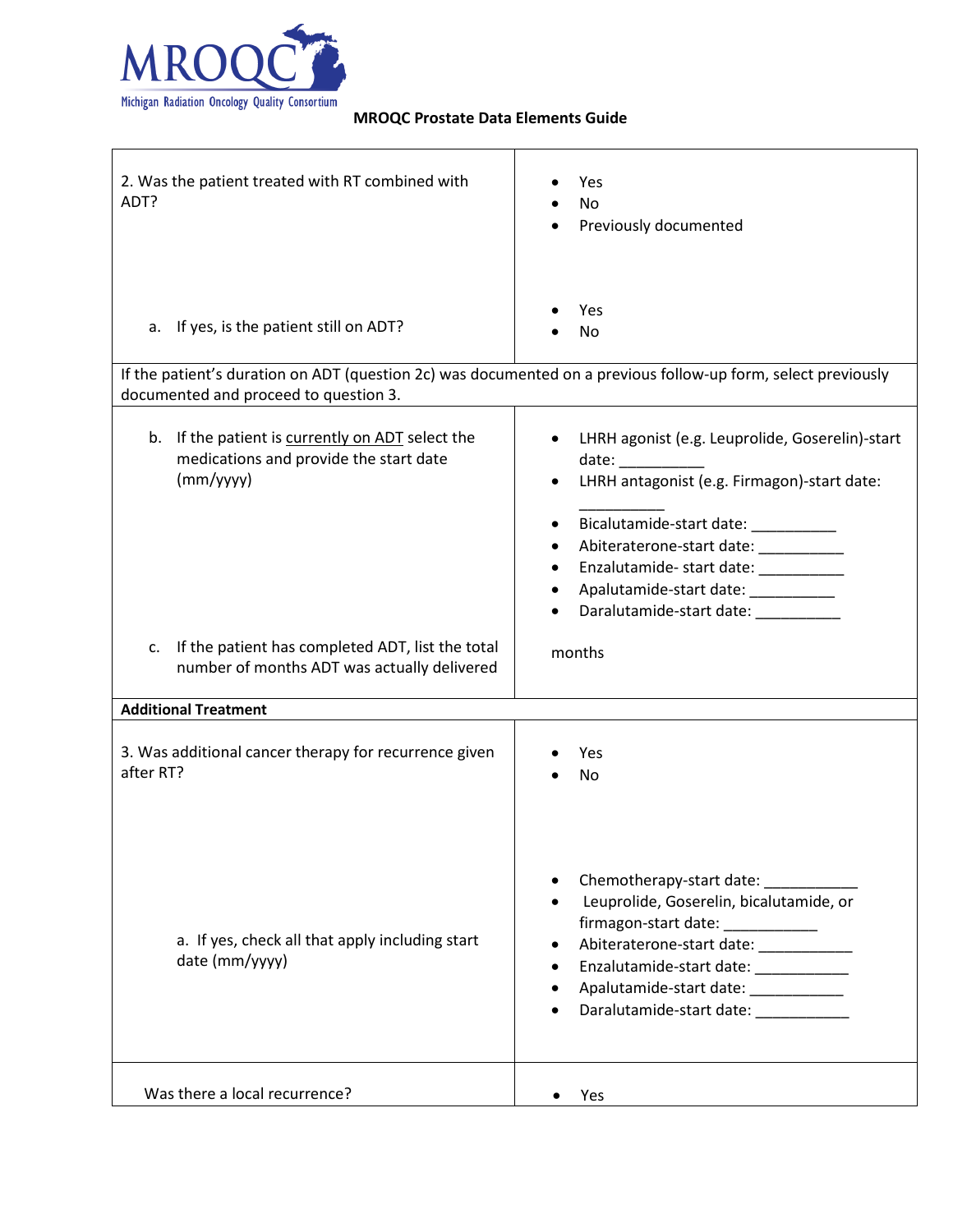

|                                                                                                                   | No                                                                                                                                                                         |
|-------------------------------------------------------------------------------------------------------------------|----------------------------------------------------------------------------------------------------------------------------------------------------------------------------|
| a. If YES, was additional local therapy given for<br>recurrence<br>b. If yes, select the additional therapy given | Yes<br>No<br>Salvage external beam reirradiation<br>Salvage brachytherapy<br>Salvage surgery<br>Salvage cryosurgery<br>Salvage high-intensity focused ultrasound<br>(HIFU) |
| c. Treatment start date                                                                                           | mm/yyyy                                                                                                                                                                    |
| Was there a regional or distant recurrence?                                                                       | Yes<br><b>No</b>                                                                                                                                                           |
| a. If YES, was additional RT given to metastatic site?                                                            | Yes<br>No                                                                                                                                                                  |
| b. Treatment start date                                                                                           | (mm/yyyy)                                                                                                                                                                  |
| P7: CDA: Baseline Clinical Data                                                                                   |                                                                                                                                                                            |
|                                                                                                                   | P7 form should be completed by sites without a referring MUSIC practice. Time points: Baseline                                                                             |

| <b>Data Elements</b>                                                                                                    | <b>Options</b> |
|-------------------------------------------------------------------------------------------------------------------------|----------------|
| Weight (specify lbs or kg)                                                                                              |                |
| <b>Metastatic disease</b>                                                                                               |                |
| BMI (specify inches or cm) or Height<br>*If you do not have access to the height and weight,<br>please ask the patient. |                |
| <b>Tumor Characteristic</b>                                                                                             |                |
| <b>Clinical Tumor Stage</b>                                                                                             | N              |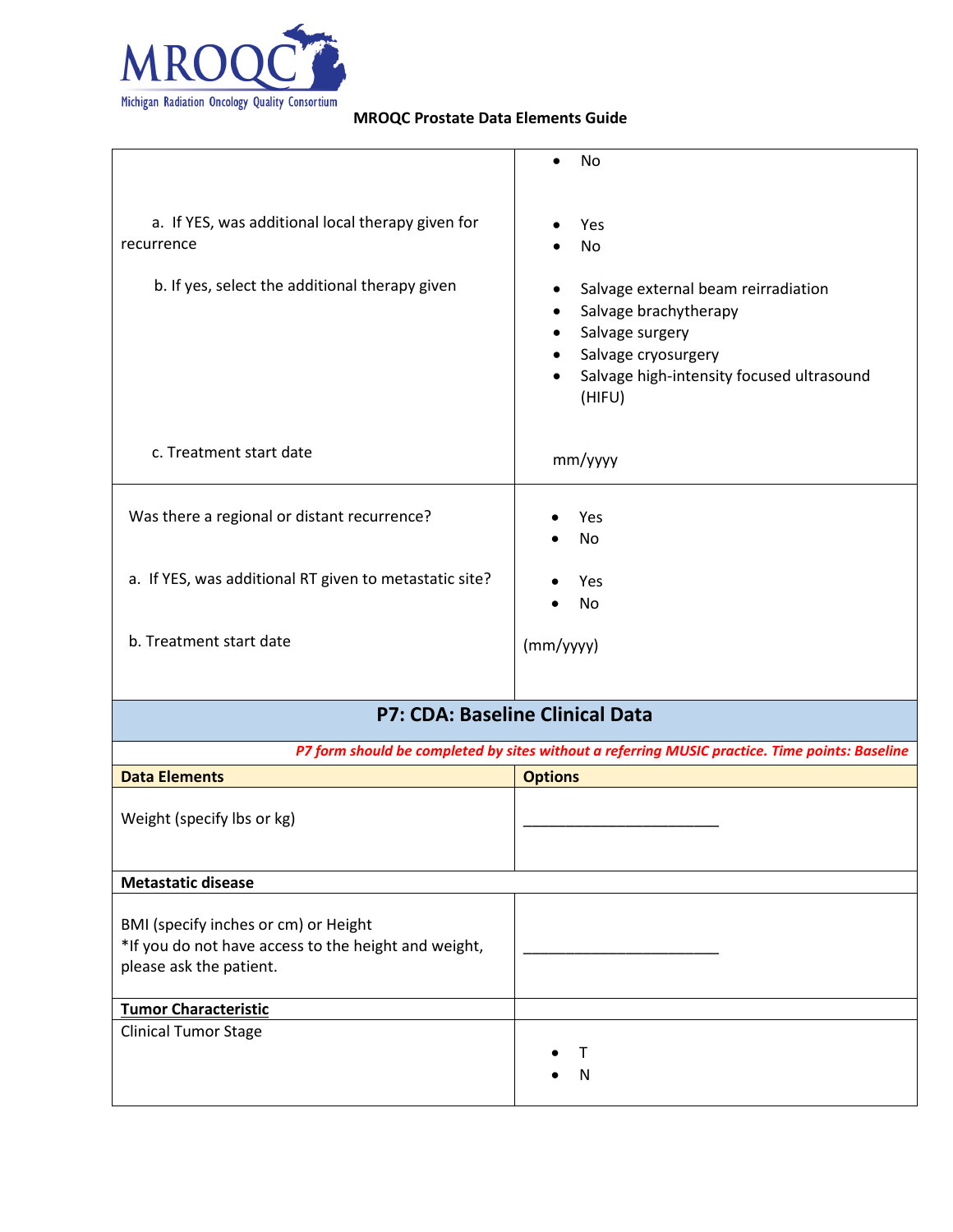

| <b>Prostate Biopsy</b>                                                                                                                           |                                                      |
|--------------------------------------------------------------------------------------------------------------------------------------------------|------------------------------------------------------|
| Biopsy Date (mm/dd/yyyy)                                                                                                                         |                                                      |
|                                                                                                                                                  |                                                      |
|                                                                                                                                                  | b) Gleason pattern-secondary________________________ |
| MRI/CT performed?                                                                                                                                | Not Performed<br>$\bullet$<br>Negative<br>Positive   |
| Bone scan performed?                                                                                                                             | Not Performed<br>$\bullet$<br>Negative<br>Positive   |
| <b>PSA Value</b>                                                                                                                                 |                                                      |
| What is the patient's most recent PSA value prior to<br>any cancer treatment?                                                                    | $_{\rm ng/ml}$                                       |
| What is the date of the most recent PSA value prior to<br>any cancer treatment?                                                                  | mm/dd/yyy                                            |
| <b>Comorbidities</b>                                                                                                                             |                                                      |
| Hypertension<br>Diabetes mellitus<br>Scleroderma<br><b>Rheumatoid Arthritis</b><br>Lupus<br>Cerebrovascular disease<br>Chronic pulmonary disease | Yes<br><b>No</b>                                     |
| Congestive heart failure                                                                                                                         |                                                      |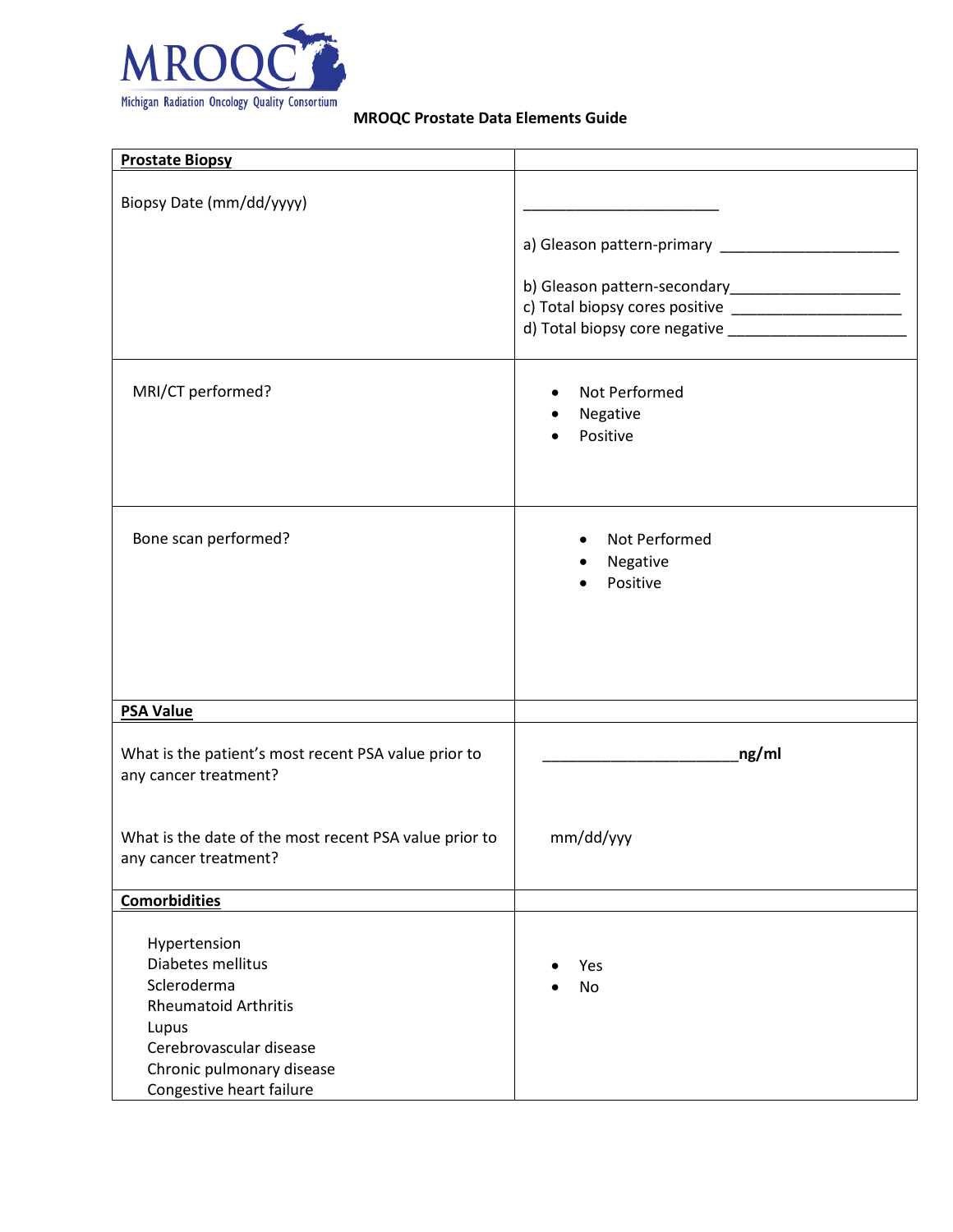

| Connective tissue disease<br>Confusion<br>Hemiplegia<br>Leukemia<br>Malignant lymphoma<br>Myocardial infarction<br>Peripheral vascular disease<br>Ulcer disease<br>Liver disease<br>Renal disease<br>Malignant solid tumor (other than breast)<br><b>AIDS</b><br>Dementia |                      |
|---------------------------------------------------------------------------------------------------------------------------------------------------------------------------------------------------------------------------------------------------------------------------|----------------------|
| Is this a post-operative patient?<br>(If, yes answer questions 9-15)                                                                                                                                                                                                      | Yes<br>No            |
| Surgery date                                                                                                                                                                                                                                                              | (mm/dd/yyyy)         |
| Pathologic stage                                                                                                                                                                                                                                                          | т<br>N               |
| Extraprostatic extension                                                                                                                                                                                                                                                  | Yes<br><b>No</b>     |
| Seminal vesicle invasion                                                                                                                                                                                                                                                  | Yes<br>No            |
| Surgical margins                                                                                                                                                                                                                                                          | Positive<br>Negative |
| What is the patient's most recent PSA value post<br>radical prostatectomy?                                                                                                                                                                                                | ng/mL                |
|                                                                                                                                                                                                                                                                           |                      |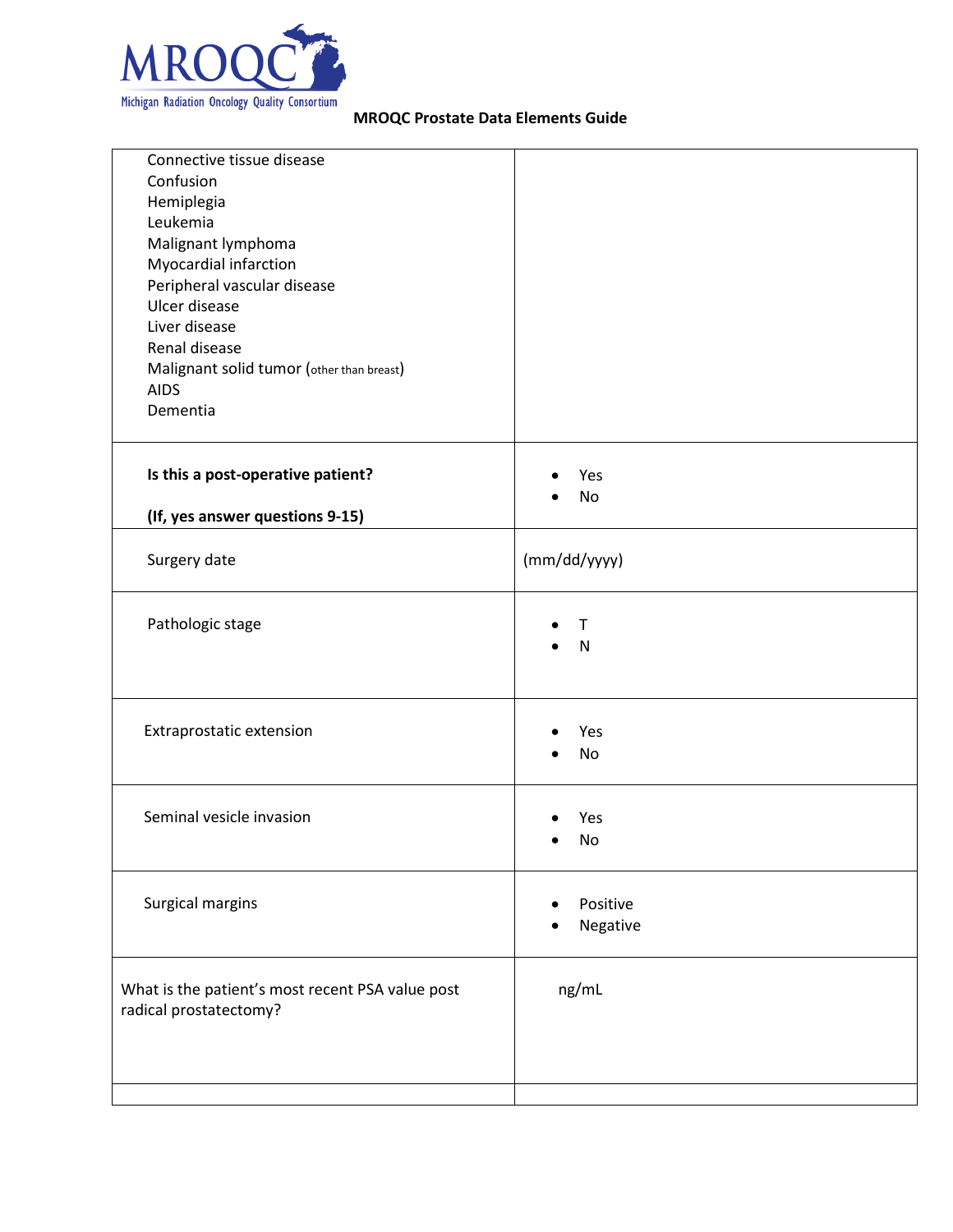

| What is the date of the most recent PSA value post<br>radical prostatectomy? | (mm/dd/yyyy) |
|------------------------------------------------------------------------------|--------------|
|                                                                              |              |

## **Prostate Radiotherapy Technical Details Form**

|                                                            | <b>Time points: End of Treatment</b>                                                                                                                                                                                   |
|------------------------------------------------------------|------------------------------------------------------------------------------------------------------------------------------------------------------------------------------------------------------------------------|
| <b>Data Elements</b>                                       | <b>Options</b>                                                                                                                                                                                                         |
| <b>Brachytherapy/EBRT Details</b>                          |                                                                                                                                                                                                                        |
| [Q1] Select the treatment type                             | External Beam Radiation Therapy (EBRT) alone<br>$\bullet$<br>Brachytherapy alone (as monotherapy)<br>Combination therapy of EBRT and<br>$\bullet$<br>brachytherapy                                                     |
| Enter the start date of External Beam Radiation<br>Therapy | [If Q1="EBRT" or "Combination therapy"]                                                                                                                                                                                |
| Enter the end date of External Beam Radiation Therapy      | [If Q1="EBRT" or "Combination therapy"]                                                                                                                                                                                |
| [Q4] Indicate brachytherapy dose rate type                 | [If Q1=" Brachytherapy alone" or "Combination<br>therapy"]<br><b>HDR</b><br><b>LDR</b>                                                                                                                                 |
| Indicate source type                                       | [If Q1=" Brachytherapy alone" or "Combination<br>therapy"]<br>Iridium-192<br>$\bullet$<br>Palladium-103<br>$\bullet$<br>Iodine-125<br>$\bullet$<br>Cesium-131<br>$\bullet$<br>Other. Please specify: ____<br>$\bullet$ |
| Total prescribed brachytherapy dose                        | [If Q1=" Brachytherapy alone" or "Combination<br>therapy"] [between 1 and 90]<br>Gy                                                                                                                                    |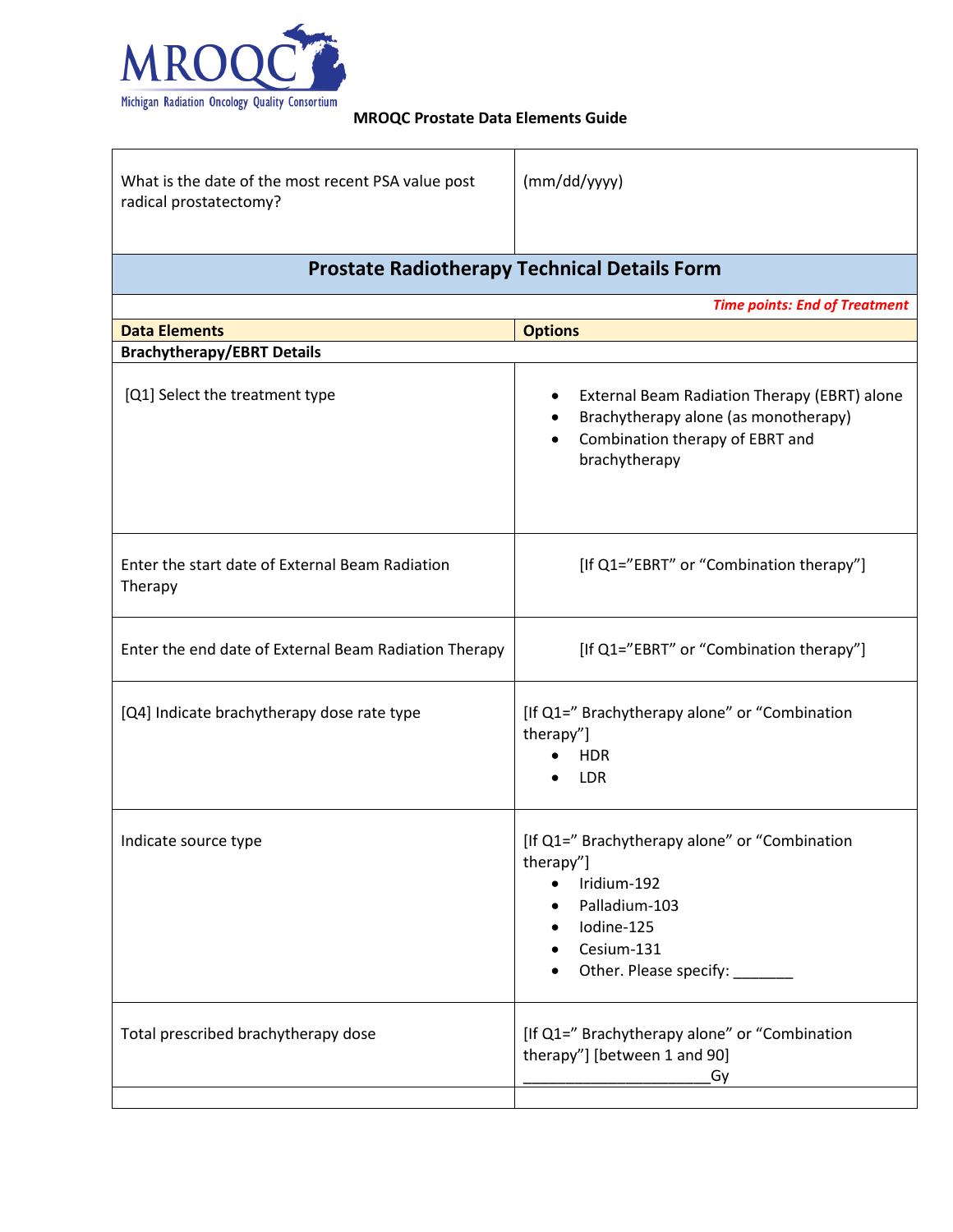

| Enter the date of LDR brachytherapy implant                                                                             | [If $Q4="LDR"$ ]                                                                                                                                                           |
|-------------------------------------------------------------------------------------------------------------------------|----------------------------------------------------------------------------------------------------------------------------------------------------------------------------|
| Select the number of HDR brachytherapy fractions<br>delivered                                                           | [If Q4="LDR"] [radio buttons]<br>1<br>$\overline{2}$<br>3<br>$\overline{4}$                                                                                                |
| Enter the date(s) of HDR brachytherapy treatment                                                                        |                                                                                                                                                                            |
| Indicate any placement procedures prior to simulation<br>related to radiation therapy delivery. Check all that<br>apply | [If Q1="EBRT" or "Combination therapy"]<br>Gold fiducials<br>Rectal spacer<br>٠<br>Radiofrequency beacons<br>$\bullet$<br>Rectal balloon<br>None<br>Other. Please specify: |
| Which modalities were used for target delineation for<br>EBRT treatment? Check all that apply.                          | [If Q1="EBRT" or "Combination therapy"]<br>CT simulation<br><b>PET</b><br><b>MRI</b><br>Ultrasound<br>Other. Please specify: _______                                       |
| Which modalities were used for target delineation for<br>brachytherapy treatment? Check all that apply.                 | [If Q1="Brachytherapy alone" or "Combination<br>therapy"]<br>CT simulation<br>PET<br><b>MRI</b><br>Ultrasound<br>Other. Please specify:                                    |
| <b>Plan Details</b>                                                                                                     |                                                                                                                                                                            |
| [Q13] How many EBRT plans were treated?                                                                                 | [If Q1="External Beam Radiation Therapy" or<br>"Combination therapy"] [drop-down menu 0-5]                                                                                 |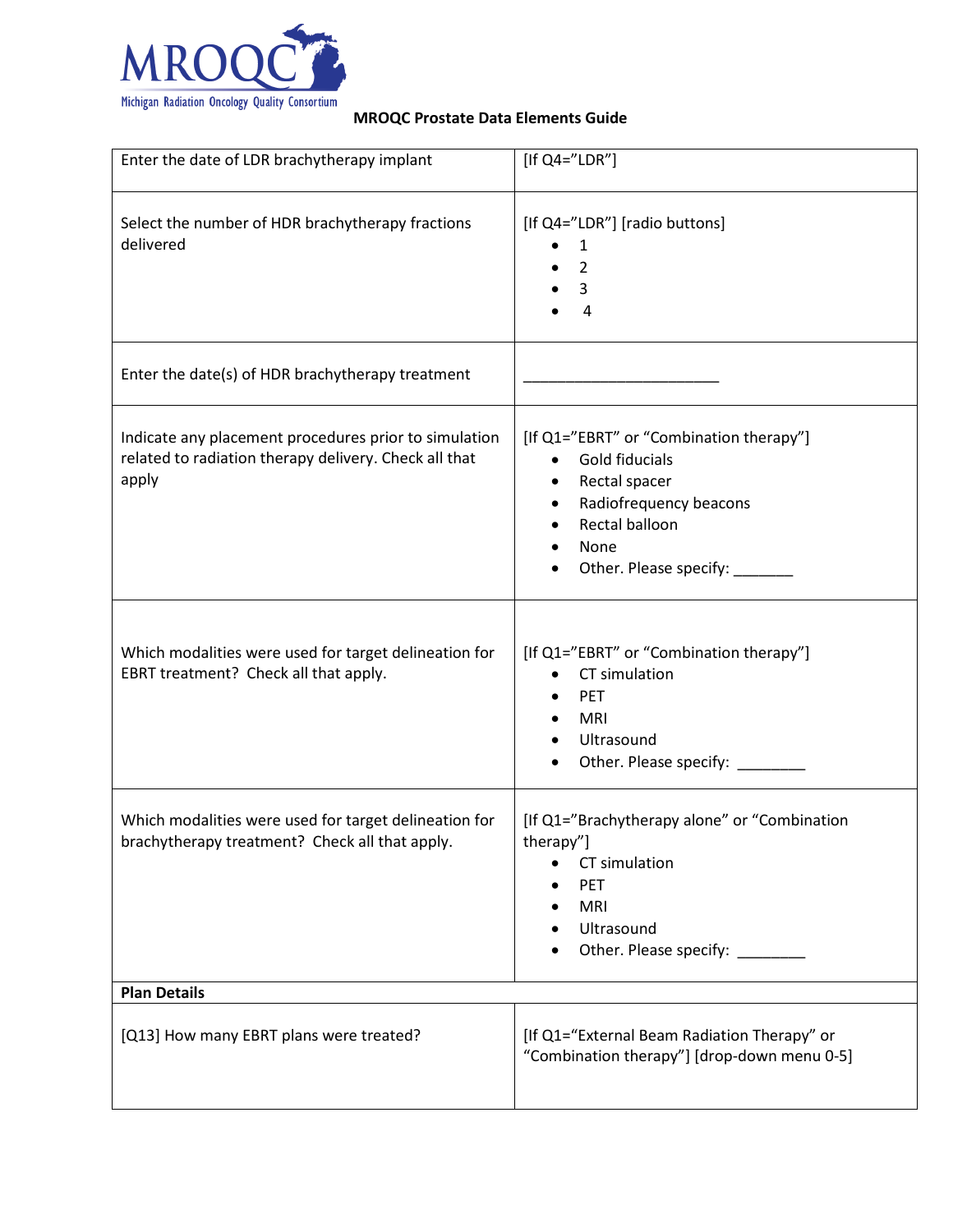

| For each plan, specify:                                                                                   |                                                                                                                                              |
|-----------------------------------------------------------------------------------------------------------|----------------------------------------------------------------------------------------------------------------------------------------------|
| a. What volumes were treated by this plan? Check all<br>that apply.                                       | Primary target (prostate or prostate bed)<br>Pelvic nodes<br>Seminal vesicles<br>Focal boost of prostate or prostate bed<br>Lymph node boost |
| b. Was a PRIMARY TARGET CTV structure defined?                                                            | [If Q13a="Primary target"]<br>Yes<br>No                                                                                                      |
| c. Was a uniform margin used for the PRIMARY<br><b>TARGET PTV?</b>                                        | [If Q13b="Yes"]<br>Yes<br>No                                                                                                                 |
| d. Specify the uniform margin between the PRIMARY<br>TARGET CTV structure and PTV structure in cm         | $[$ If Q13c="Yes" $]$ cm                                                                                                                     |
| e. Specify the non-uniform margin between the<br>PRIMARY TARGET CTV structure and PTV structure in<br>cm: | [If Q13c="No"]<br>Superior______<br>Anterior______<br>$Right$ <sub>________</sub><br>Inferior<br>Posterior <sub>______</sub><br><b>Left</b>  |
| f. Dose delivered to the PRIMARY TARGET by this plan                                                      | [If Q13a="Primary target"] [between 1 and 90]                                                                                                |
| g. Number of fractions delivered to the PRIMARY<br>TARGET by this plan                                    | [If Q13a="Primary target"]                                                                                                                   |
| h. If pelvic nodes were treated, what was the timing<br>used?                                             | [If Q13a="Pelvic nodes"]<br>Simultaneous with primary target<br>Sequential plans                                                             |
| i. Was a NODAL CTV structure defined?                                                                     |                                                                                                                                              |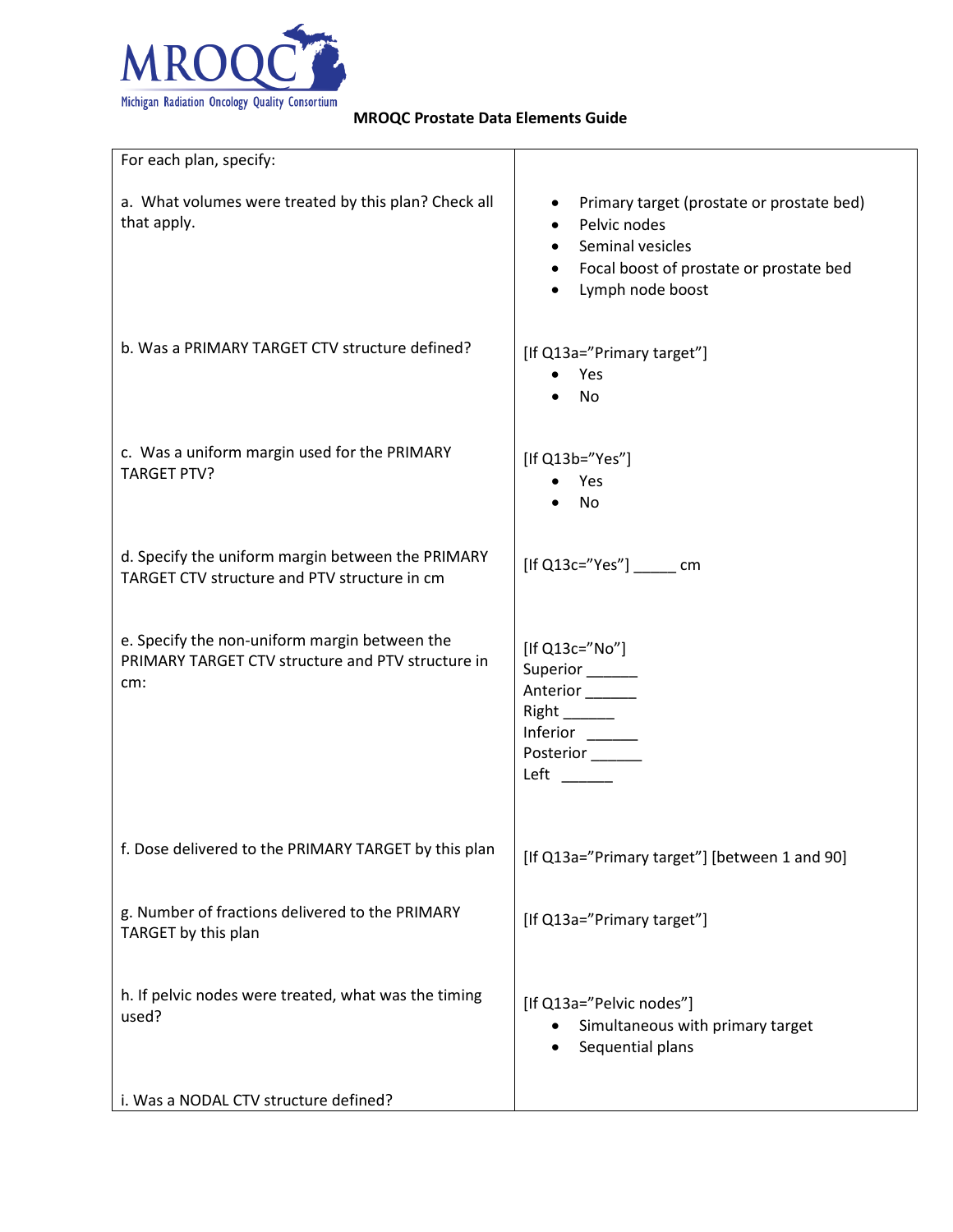

|                                                        | [If Q13a="Pelvic nodes"]                                |
|--------------------------------------------------------|---------------------------------------------------------|
|                                                        | Yes                                                     |
|                                                        | No                                                      |
|                                                        |                                                         |
|                                                        |                                                         |
|                                                        |                                                         |
| j. Was a uniform margin used for the NODAL PTV?        |                                                         |
|                                                        | Yes<br>No                                               |
|                                                        |                                                         |
| k. Specify the uniform margin between the NODAL CTV    |                                                         |
| structure and PTV structure in cm                      | $[$ If Q13j="Yes" $]$ cm                                |
|                                                        |                                                         |
|                                                        |                                                         |
| I. Specify the non-uniform margin between the NODAL    |                                                         |
| CTV structure and PTV structure in cm:                 | [If Q13j="No"]                                          |
|                                                        | Superior______                                          |
|                                                        | Anterior <sub>______</sub>                              |
|                                                        |                                                         |
|                                                        | Inferior _____                                          |
|                                                        | Posterior<br>Left                                       |
| m. Dose delivered to the PELVIC NODES by this plan     |                                                         |
|                                                        | [If Q13a="Pelvic nodes"] [between 1 and 90]             |
| n. Number of fractions delivered to the PELVIC NODES   | Gy                                                      |
| by this plan                                           | [If Q13a="Pelvic nodes"]                                |
|                                                        |                                                         |
|                                                        |                                                         |
| o. Dose delivered to the SEMINAL VESICLES by this plan |                                                         |
|                                                        | [If Q13a="Seminal vesicles"] [between 1 and 90]         |
| p. Number of fractions delivered to the SEMINAL        | Gy                                                      |
| VESICLES by this plan                                  | [If Q13a="Seminal vesicles"]                            |
|                                                        |                                                         |
| q. Dose delivered for the PROSTATE OR PROSTATE BED     |                                                         |
| BOOST by this plan:                                    | [If Q13a="Focal boost of the prostate or prostate bed"] |
| r. Number of fractions delivered for the PROSTATE OR   | [between 1 and 90] ______________Gy                     |
| PROSTATE BED BOOST by this plan                        | [If Q13a="Focal boost of the prostate or prostate bed"] |
|                                                        |                                                         |
| s. Dose delivered for the LN BOOST by this plan:       |                                                         |
|                                                        | [If Q13a="Lymph node boost"] [between 1 and 90]         |
|                                                        | Gy                                                      |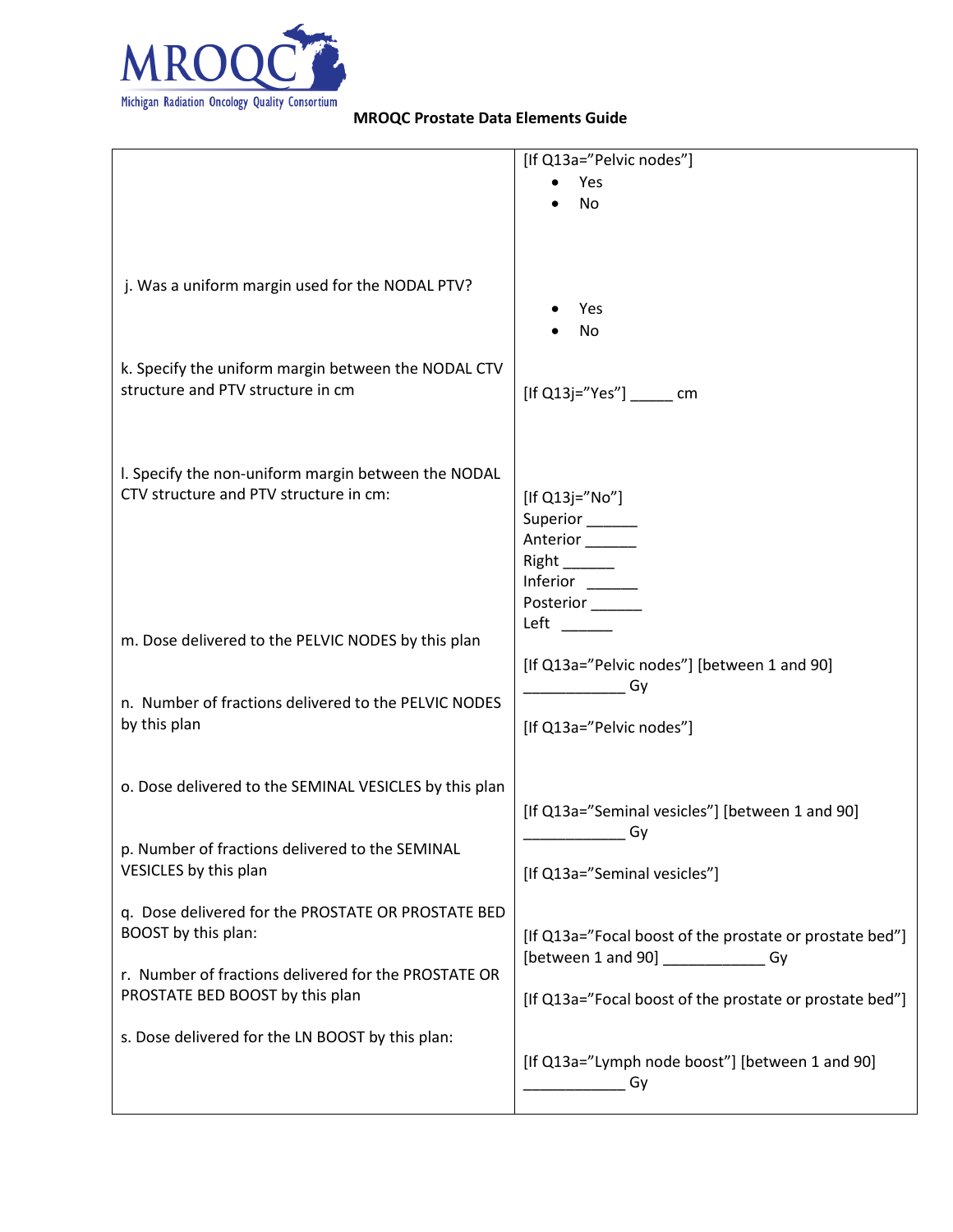

| t. Number of fractions delivered for the LN BOOST by                                   | [If Q13a="Lymph node boost"]                                                                                                                            |
|----------------------------------------------------------------------------------------|---------------------------------------------------------------------------------------------------------------------------------------------------------|
| this plan                                                                              |                                                                                                                                                         |
| u. Enter the name of the target prescribed to by this<br>plan                          | [free text field]                                                                                                                                       |
| v. Did the patient receive all of the planned dose?                                    | Yes<br>No                                                                                                                                               |
| w. Planning type used to create this plan                                              | Forward planning<br>Inverse planning                                                                                                                    |
| x. Delivery type of this plan                                                          | 3D<br><b>IMRT</b><br>Rotational technique (VMAT or TomoTherapy)<br>Protons                                                                              |
| <b>Treatment Delivery and Image Guidance</b>                                           |                                                                                                                                                         |
| What type of imaging was used to verify this patient's<br>setup? Check all that apply. | kV/MV portal<br>CT (CBCT or TomoTherapy CT)<br>MR guidance directly before treatment<br>$\bullet$<br>Ultrasound<br>Other. Please specify: ____          |
| For each imaging type, specify how often the patient<br>was imaged during treatment.   | [Provide drop-down menu for each response selected<br>in Q14]<br>Daily<br>٠<br>Less than daily but more than weekly<br>Weekly<br>Other. Please specify: |
| Was real-time guidance used during treatment?                                          | Yes<br>No                                                                                                                                               |